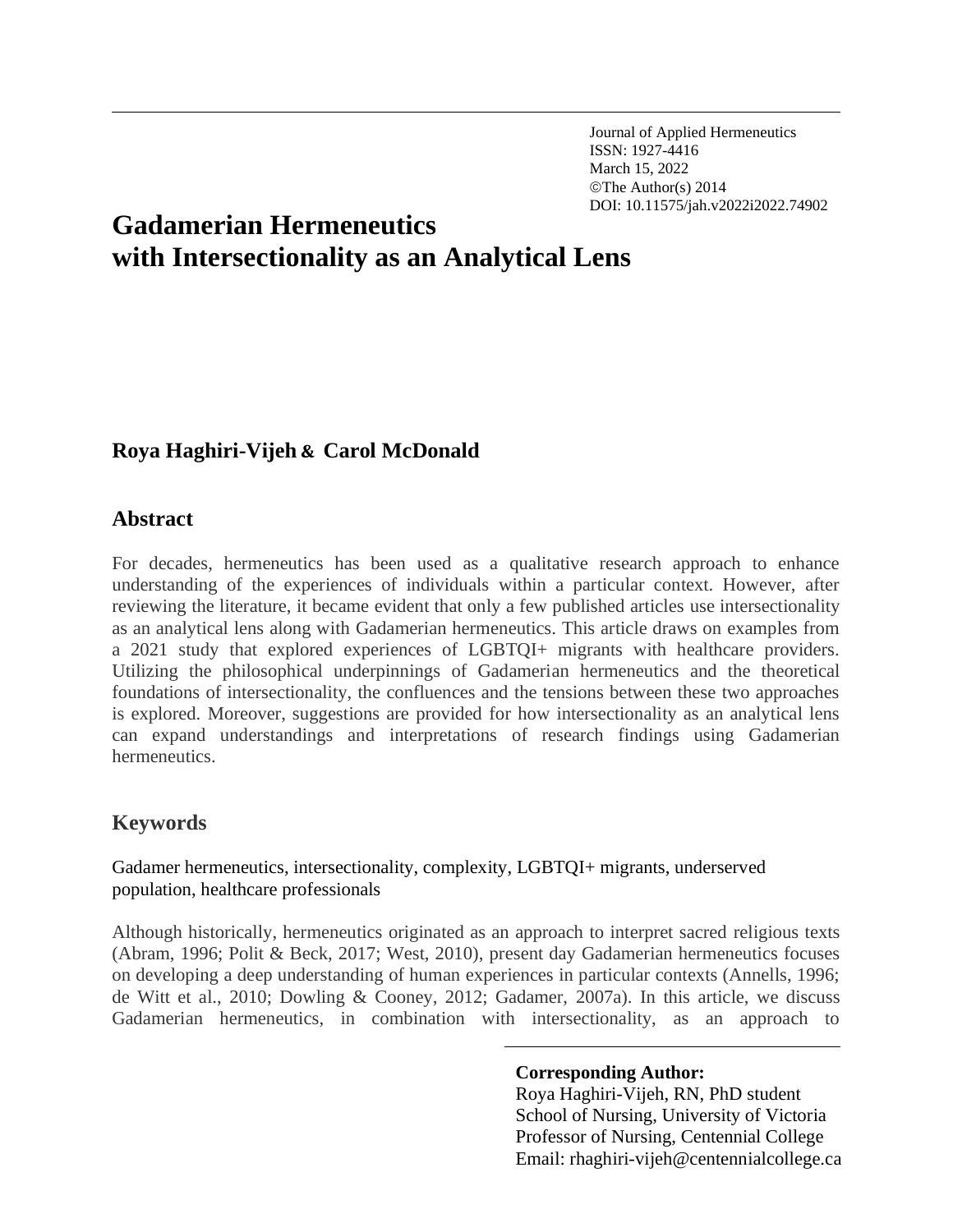understanding the experiences of underserved people whose experiences are poorly understood through many traditional research methodologies (Collins & Bilge, 2016; Kwok, 2021; Semlyen et al., 2018). Here, key examples are shared from a research study conducted in 2021 which explored the experiences of LGBTQI+ migrants with healthcare professionals in Canada. LGBTQI+ refers to lesbian, gay, bisexual, trans, Two-Spirit, queer, questioning, and intersex, and "+" is inclusive of diverse sexual orientations (e.g., pansexual) and gender identities and expressions (e.g., nonbinary) that are not named in the initialism. Migrants, broadly, refers to individuals who have relocated from one place to another (Canadian Council for Refugees, 2010).

Exploring conceptual ties between intersectionality and Gadamerian hermeneutics can potentially yield new insights into how these theories have utility for gaining understanding of human experiences with a view of social and systemic contexts. It is argued that both theoretical perspectives can be used for anti-oppressive and social justice aims. In what follows, we start with a background, afterwards examine the philosophical underpinnings of intersectional theory, and then provide an overview of Gadamerian hermeneutics. Thereafter, we discuss how this methodological approach may be used in the context of LGBTQI+ migrants' experiences with healthcare professionals.

## **Background**

Increasingly, theorists and researchers acknowledge that research with underserved people benefits from anti-oppressive theoretical perspectives which aim to produce systemic change by understanding intersecting positions of power and privilege using a social justice praxis (Davidson, 2016; Lopez & Willis, 2004). The term praxis here means that research and practice are intertwined, that they inform one another, and that inquirers and practitioners reflexively strive to highlight areas for improvement (Cho et al., 2013; Collins et al., 2021; Rodriguez et al., 2016). The integration of intersectionality as an analytical lens with Gadamerian hermeneutics sets a path for critical and nuanced understandings of the realities of diverse underserved populations in health research. Underserved people are defined as individuals who:

May experience difficulties in obtaining needed care, receive less care or a lower standard of care, experience different treatment by healthcare providers, receive treatment that does not adequately meet their needs, or that they will be less satisfied with healthcare services than the general population. (Health Canada & Bowen, 2001, p.7)

Past and continuing traumatic experiences may lead LGBTQI+ migrants to experience mental and physical health challenges (Hall & Sajnani, 2015; Lee, 2021). Intersectional researchers do not assume the vulnerability or the homogeneity of groups but categorize underserved people because it allows the recognition of needs and differences within groups while attending to the structural contexts which shape disadvantages (Collins et al., 2021; McCall, 2005). The term "strategic essentialism" was coined by Gayatri Chakravorty Spivak, a post-colonial South Asian theorist and activist, and refers to a political position that is adopted to advocate for minority groups (Spivak, 1996). In this article, the term LGBTQI+ migrant is used to underscore the common experience of being underserved while acknowledging the diversity of the experiences of migration trajectories within LGBTQI+ communities. In other words, it is strategically crucial and advantageous to temporarily "essentialize" LGBTQI+ migrants as a group to understand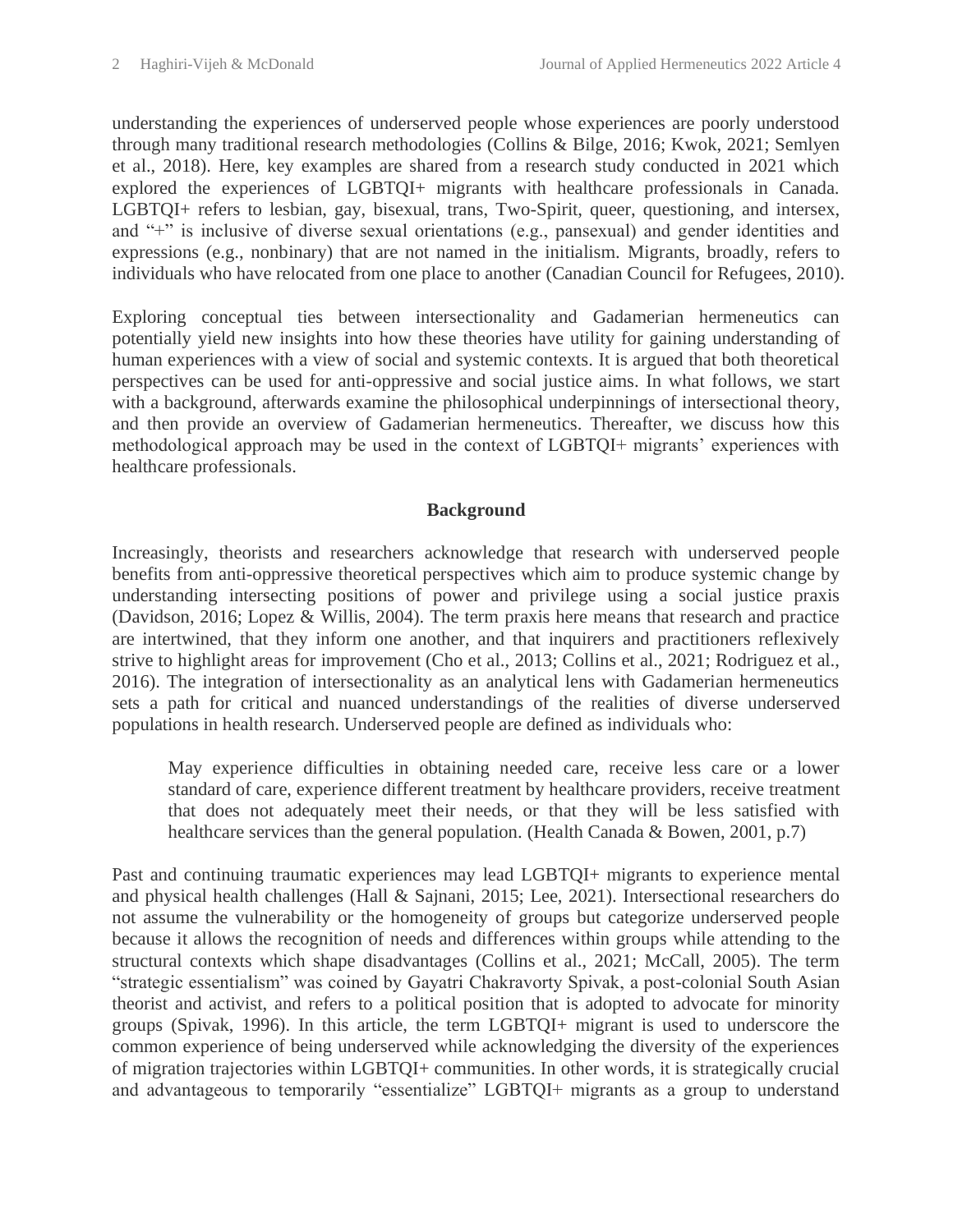their experiences with healthcare professionals in an effort to inform practice, education, and policy.

In my (Roya Haghiri-Vijeh [RHV]) nursing practice as a bedside nurse and as an educator, I was struck by the limited knowledge of some nurses in caring for patients who identified at the intersections of LGBTQI+, migration, race, and religion, just to name a few. I have an understanding of the experiences of LGBTQI+ migrants with nurses through hearing nurses' LGBTQI+-phobic and racist comments. Both stigma and discrimination, including a lack of knowledge of and a sense of comfort in providing care to LGBTQI+ migrants manifested itself in my encounters with some nurses, nursing students, faculty, and administrators. I heard comments such as, "They are in Canada now. It is safe here!... So, they are trans – what is a big deal!" For this reason, to have a deeper understanding of LGBTQI+ migrants' encounters with nurses and other healthcare professionals in Canada, I pursued my doctoral research in situating these experiences through Gadamerian hermeneutics with intersectionality as an analytical lens.

The University of Victoria's human research ethics review board approved this research study (Approval number 19-0591). In this article, we draw on key examples from the first author's doctoral dissertation in which she conducted 18 semi-structured interviews on Zoom with LGBTQI+ migrants (13), non-migrant nurses (2), and migrant LGBTQI+ nurses (3). Rather than focusing on a singular "theme," the interpretations of interviews strengthened our understanding of informants' experiences. The in-depth interpretations will be published elsewhere (Haghiri-Vijeh, 2022), and here, the methodological grounding is provided. Given that some readers of the *Journal of Applied Hermeneutics* may not be familiar with intersectionality, the next section begins with a discussion of intersectionality, follows with a discussion of Gadamerian hermeneutics, and then examines the ways in which intersectionality and Gadamerian hermeneutics share a common set of principles. Both approaches attend to reflexivity, historical context, and critical inquiry, and in the case of my study, do so in an effort to understand the experiences of LGBTQI+ migrants with healthcare professionals (Bright, 2015; Davidson, 2016; Lopez & Willis, 2004).

# **Situating Intersectionality Within a Critical Theoretical Paradigm**

Intersectionality is situated within an emerging critical theoretical paradigm with roots in Black, Latinx, post-colonial, queer, and Indigenous scholarly work which reveals the complex factors that shape human lives (Collins, 2019). The earliest cited iteration of intersectionality came from the Combahee River Collective (Collins & Bilge, 2016). In 1977, the Combahee River Collective, a Black lesbian organization, challenged homophobia and heterosexism, and argued that the experiences of Black non-heterosexual women were different from those of white women (Collins & Bilge, 2016). Following this, in the 1980s, scholars continued to provide a voice for the intersecting experiences of underserved people. In 1989, legal studies scholar Kimberlé Crenshaw coined the term intersectionality as a metaphor for complexity (Crenshaw, 1989), and in 1990, sociologist Patricia Hill Collins initiated the integration of intersectionality as a critical social theory (Collins & Bilge, 2016; Hancock, 2019; Potter et al., 2019).

Intersectionality as an analytical lens is used to address complexity, and is underpinned by such concepts as relationality, power, social inequality, social context, and social justice (Collins,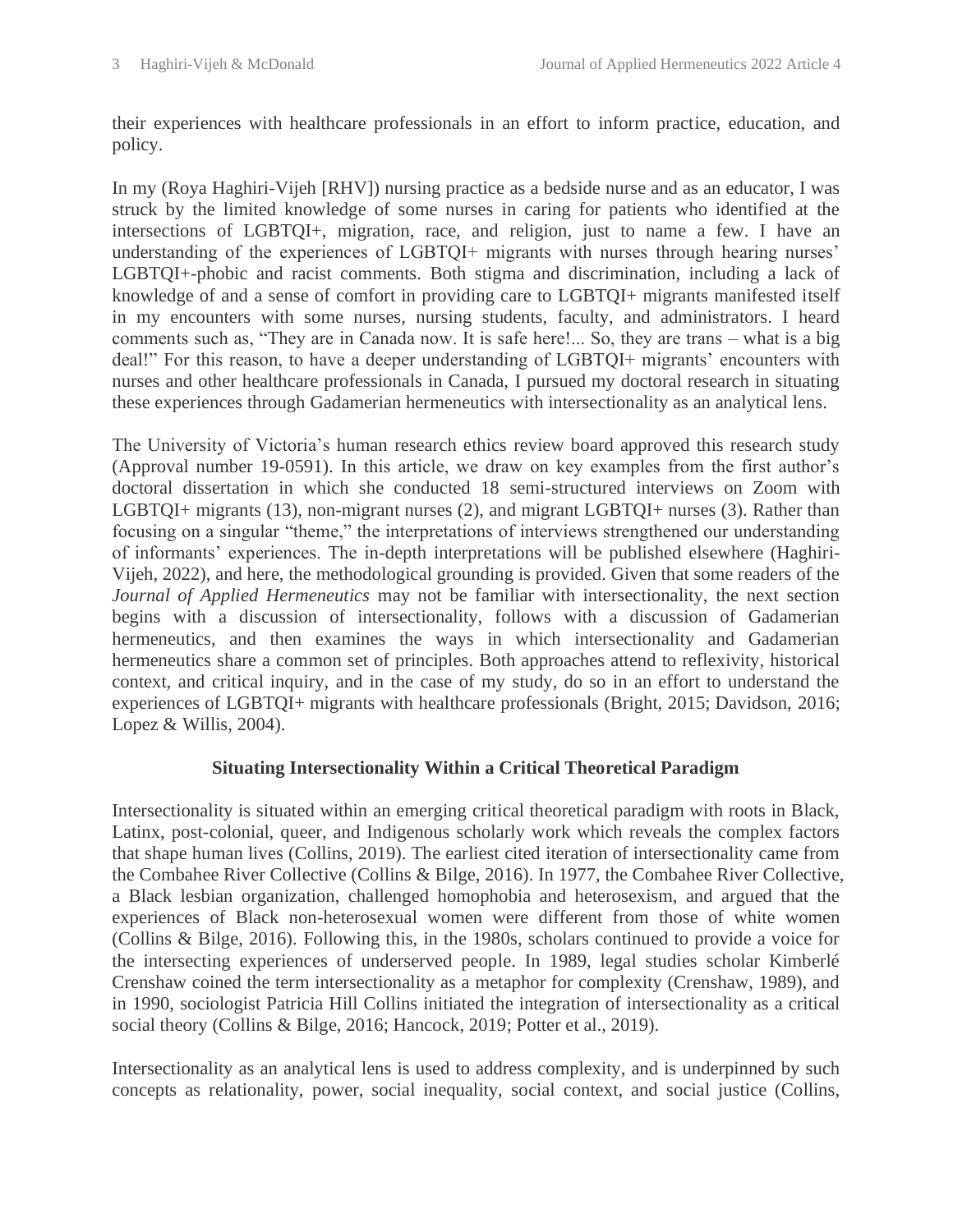2019). However, not all inquirers are guided by the same assumptions when using intersectionality (Collins et al., 2021). The core argument of intersectionality is that dominant structures of power are embedded in policy and practices which systematically exclude individuals or groups from privileges based on their identities and social contexts (Collins, 1993; Crenshaw, 1989). Hancock (2019) identified critical race theory as an avenue to critique American structural and institutional hierarchies that produce injustices, inequities, and marginalization. Intersectional scholars note, however, that race alone cannot be understood as a distinct category of analysis apart from class or sexual orientation, gender identity and expression (SOGIE) (Collins, 2019b; Hankivsky et al., 2019); instead, these social categories intersect to shape people's experiences within systems of power (Crenshaw, 1991; Hankivsky et al., 2019).

In intersectional analysis, categories and locations are socially constructed and fluid, and are not limited to race, ethnicity, class, SOGIE, dis/ability, mental health or religion (Collins et al., 2021; Hankivsky & De Leeuw, 2011). Categories are dynamic, diverse, intertwined and in continuous interaction with one another, and understanding them should not follow normative binarizations (Hankivsky et al., 2019; Hay et al., 2019; Heise et al., 2019). The diversity of experiences of those oppressed is perpetuated by the unique contextual situatedness of individuals. In this way, intersectionality can be used as an analytic lens to uncover influences of power (Collins & Bilge, 2016; Hankivsky et al., 2019). Consequently, intersectional scholars call for transformation, collaboration, social justice, and equity praxis.

The core arguments of intersectionality assist in seeing that LGBTQI+ migrants may well experience oppression as a result of intersecting marginalization in society and in the healthcare system. For example, a trans informant who came to Canada on a student visa shared their experience of being placed in a mental health facility. Prior to migration, they ("they" is the pronoun used by many people who identify outside of a constructed gender binary) had experienced discrimination and trauma due to their sexual orientation and gender expression. After migration to Canada, as they started their gender transition, the realities of their multiple identities resulted in a complex experience of being poorly understood and supported. Although they identified as trans, they felt that non-migrant trans people did not understand the unique challenges of identifying as trans *and* migrant *as well as* having temporary precarious migration status. At the same time, they felt excluded from their own cultural community due to their trans gender identity. Additionally, with limited financial resources, they were afraid of deportation. In desperation, they experienced suicidal ideation and were brought to a mental health facility by police officers. They felt uncomfortable with being placed "in the same sack" with other patients, and felt that their intersecting experiences of migration, trans identity, mental health challenges, along with financial and language barriers were not acknowledged or understood by healthcare professionals. When they tried to communicate their fear of deportation most healthcare professionals and nurses, who were in positions of privilege, dismissed their concerns without making a meaningful attempt to understand their fears as well as their past and current experiences.

#### **Intersectionality and Structural Systems of Power**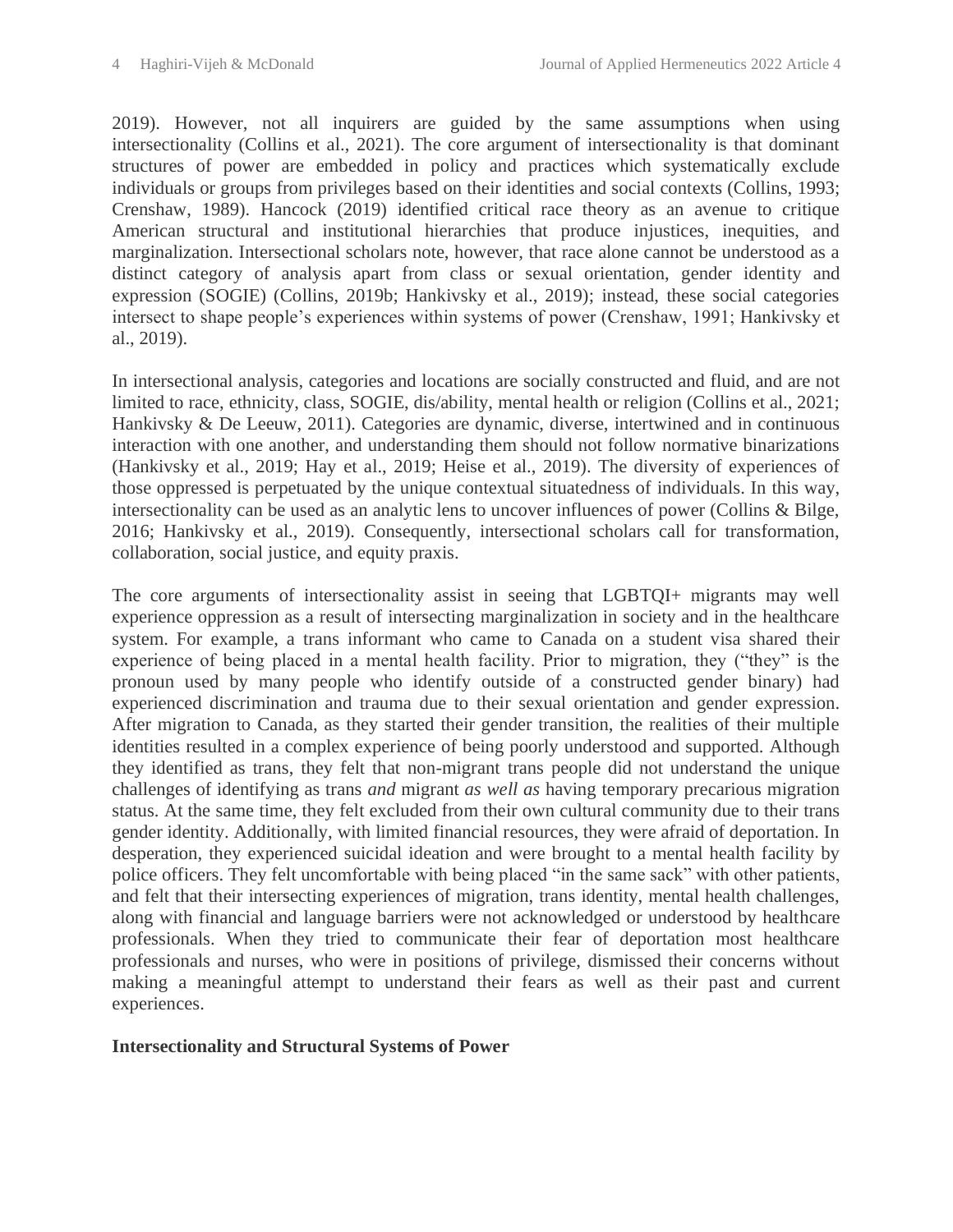A particular strength of intersectionality is the focus it brings to structural influences such as language barriers, poverty, citizenship status, and human rights laws that shape the social lives of some groups versus others (Clark & Vissandjée, 2019; Crenshaw, 1991; Manuel, 2019). When the needs of underserved individuals are not named as a priority in policies, resources are not allocated to meet their needs; and at times even when needs are named, services are not distributed (Alessi et al., 2020; Crenshaw, 1991; Fox et al., 2020; Gupta & Raj et al., 2019; Hankivsky et al., 2019; Kahn et al., 2018). Public policies and laws can magnify the voices of underserved individuals or silence them further. It is particularly relevant to this work that structural systems of power limit the inclusion of individuals who do not conform to normative identities and orientations (Lee, 2019; Lee & Brotman, 2013). Hankivsky and Jordan-Zachery (2019) added that those in dominant positions may use policies, unconsciously or consciously, as an apparatus to direct and regulate the experiences of marginalized individuals. For example, "normative" sexuality, or what constitutes accepted sexuality, is regulated by policies and overemphasized in institutional arenas (Cisneros, 2018; Hankivsky & Jordan-Zachery, 2019a; Lee, 2018; McDonald et al., 2011). In addition to public policy, it also becomes apparent that educational and institutional policies that directly influence the practice of healthcare professional are put in place through structural systems of power (Dickman & Chicas, 2021). Intersectionality provides the lens to view and to account for complex and marginalized lives in the policy arena. Finally, Manuel (2019) and Collins et al. (2021) asserted that qualitative intersectional approaches provide an avenue to gain a deeper understanding of individuals' lives, as they are shaped by health and public policies. In this case, Gadamerian hermeneutics is guided by intersectionality in understanding the experiences of LGBTQI+ migrants.

## **Gadamerian Hermeneutics**

Hans-Georg Gadamer (1900 - 2002) was a German philosopher in a significant line of male European philosophers of phenomenology, whose works both informed and departed from Gadamer's (Gadamer, 1975b; West, 2010). In particular Gadamer expanded the philosophical position of his teacher Martin Heidegger in a number of ways that have become relevant to research approaches drawing on Gadamerian hermeneutics. Heidegger is well known for his movement away from the reductionistic and objective view of knowledge acquisition relying solely on the "scientific method" towards an ontological understanding of the world (Gadamer, 1976). Gadamer located his own philosophy in a decidedly ontological, rather than epistemological position, with implications for how those following him philosophically engage in the process of inquiry (Koch, 1995; Shaw & DeForge, 2014). Or perhaps more accurately, Gadamer moves beyond focusing on the epistemological meaning of individual experiences; he is also concerned with the formation of understanding by drawing ontologically on the present and past experiences of individuals and the inquirer (Gadamer, 2007a).

## **Ontological Presence in Dialogue**

For Gadamer, it is not only about the epistemology of one's language, but also having an ontological presence in dialogue (Gadamer, 1976, 2007c; Gadamer & Ricoeur, 1991). The ontology of Gadamerian hermeneutics is concerned with being and understanding through experiences (Ho et al., 2017). This ontological underpinning of Gadamerian hermeneutics is expressed in the hermeneutic circle, central to the process of interpretation and understanding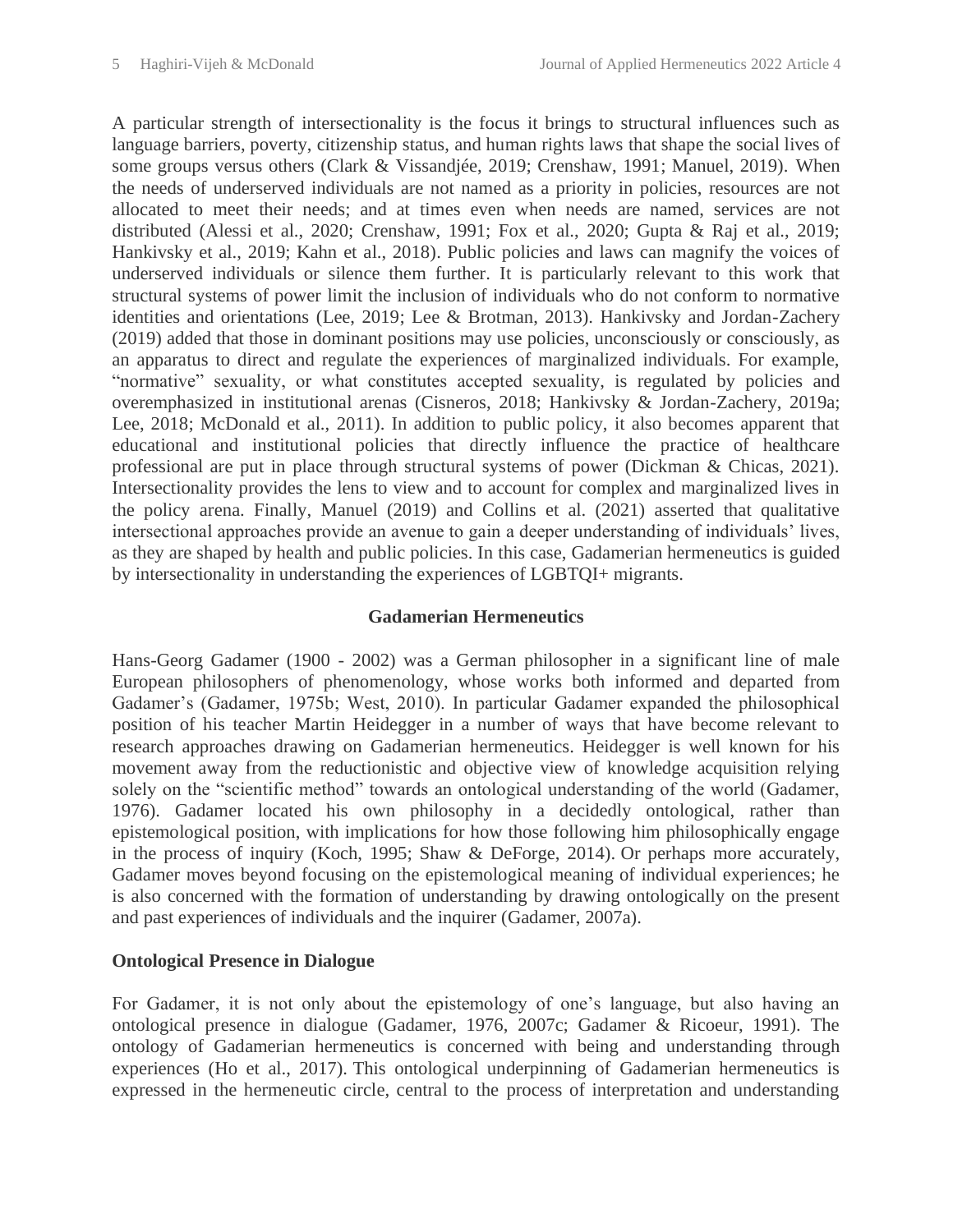(Gadamer, 1981b, 1986, 1998). Additionally, Gadamer's ontological hermeneutics is informed through his use of the concepts of historicity and prejudices. These concepts, which we explore shortly, contribute to an ontology in Gadamerian hermeneutics that illuminates multiple, evolving, and changing realities; therefore, understandings themselves become varied and transient (Cohen et al., 2000a; Fleming et al., 2003; Gadamer, 1976).

Following the early work of Schleiermacher and later expanded by Heidegger, Gadamer viewed the movement of the hermeneutic circle as an ontological element of understanding (Crotty, 1998). The movement between the parts and whole, sometimes viewed as a "spiral" (Moules et al., 2015, p. 44), can be seen as an account of the way in which understanding is achieved. Gadamer maintains "the circular movement is necessary because nothing that needs interpretation can be understood at once" (1998a, p. 192). The hermeneutic circle is set in motion as the interpreter begins to reflect on the prejudices that accompany them to the work; the movement is perpetual, visiting and re-visiting understandings throughout the hermeneutic project.

# **Historicity Shaping Understanding**

According to Annells (1996), Gadamer noted that the hermeneutic circle is present when what has occurred in the past, when rediscovered, becomes new again. In addition to being ontological in nature, hermeneutics is shaped by the historicity, universality, and fluidity of each interpreter. Historicity, in the hermeneutic sense, means people are "not merely in history; their past including their social past, figures in their conception of themselves and their future possibilities" (Audi, 1999, p. 673). As historically located, we cannot act or understand without the influence of the history in which we are imbued. In this way, the hermeneutic project of "understanding is, essentially, a historically affected event" (Gadamer, 1998b, p. 300). It is this situatedness, historical and in a sense unknowable position that forms the horizons from which the interpreter and the topic begin. This approach, assuming an ontological nature, places *understanding* within the historicity, the tradition, and the context of both informants and inquirer (Cohen, 2000).

As an inquirer (RHV), my historicity is informed by the experience of a traumatic escape from my country of birth as well as experiences of navigating social, cultural, and religious communities as a first-generation settler. Additionally, this hermeneutic project is informed by my location as a nurse, an educator, and a resident in a country that legally supports LGBTQI+ people. All of this context, past and current, comes into play in the process of interpretation, beginning with my interest in the topic. Similarly, each informant brings to the interview process, their unique historical location. For a number of informants, their ontological reality included living in a birth country where being LGBTQI+ is forbidden and punishable by death. Their lives before migration to Canada included living with trauma and daily fears of having their identity discovered. For one trans Muslim woman, their religious tradition included wearing a chādor (a long head and body covering) when reciting obligatory Islamic prayers. While this tradition was not available to them to enact prior to their gender transition, they also were stigmatized and ridiculed by their cultural and religious community after migration to Canada and beginning gender transition. Hence, in this situation it is the inaccessibility of tradition, the inability to participate in cultural and religious gatherings that shape their ontological experience.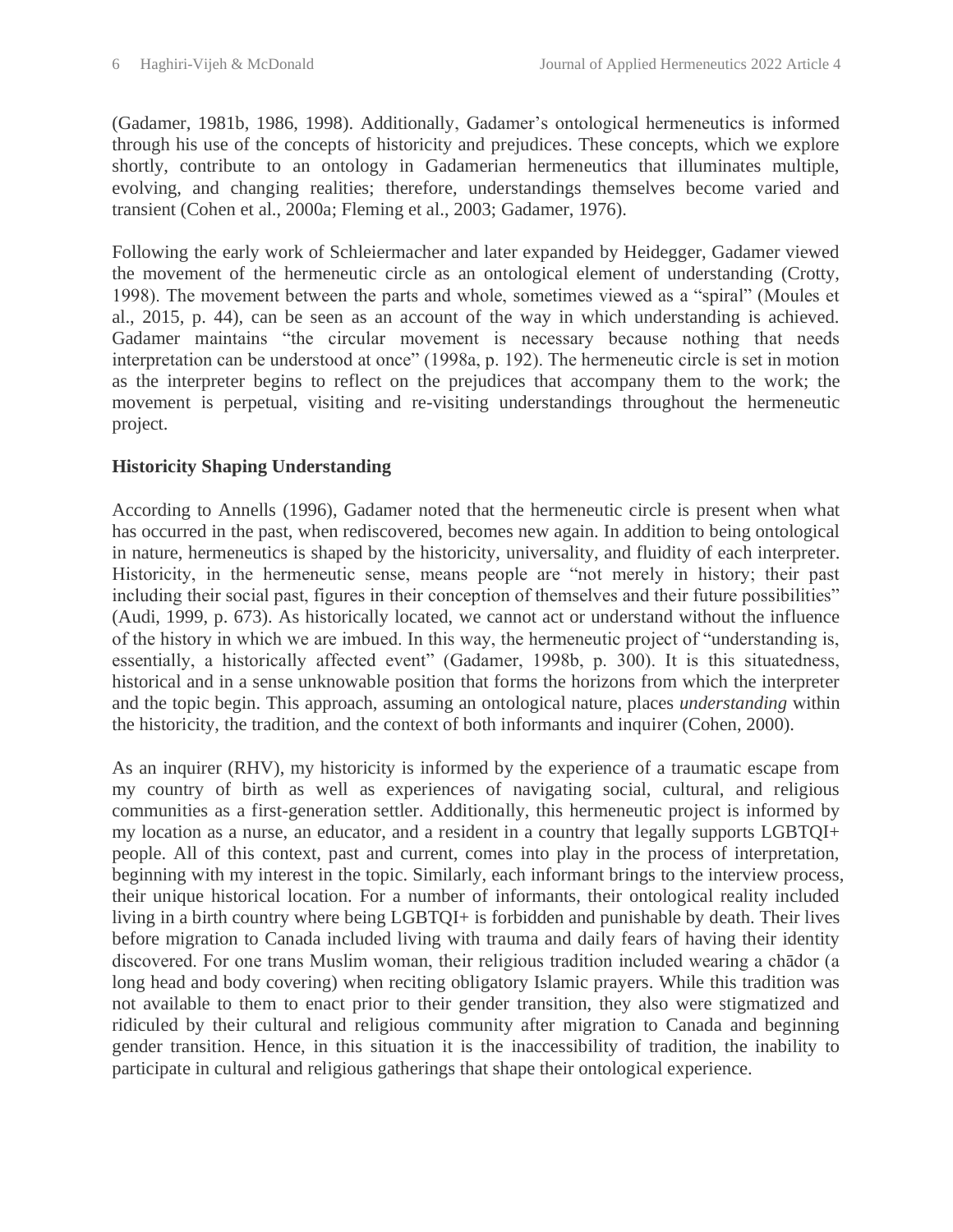Gadamer (1976) emphasized that the hermeneutical situations of individuals have historically been rooted in their prejudices. Rather than elevating an ideal of autonomous objectivity, Gadamer embraces the prejudices and foreknowledge of the interpreter as productive in mediating understanding (Gadamer, 1976). The idea of prejudices as a ground on which to begin understanding extends not only to the interpreter but also to the subject/objects of interpretation. While Gadamer noted that the influences of our prejudices are unknowable in advance in their completeness, he nonetheless suggested that we should endeavour to make our prejudices conscious and available to critique. He noted that active reflection on a particular prejudice "brings before me something that otherwise happens behind my back" (1976, p. 38). Additionally, he rightly noted that once something is known to us, it is impossible to "unknow" it. Gadamer (1976) insisted that prejudices can play a critical role in moving toward new understandings, and that rather than "bracket" understandings or knowledge of a topic, as in the case with other approaches to phenomenology, prejudices should be questioned and revisited.

Exploring my (RHV) prejudices were crucial as Gadamer (1976) asserted, "It is not really we ourselves who understand: it is always a past that allows us to say, 'I have understood'" (p. 58). My knowledge and understandings garnered from my experience as a migrant, a refugee, and a woman of colour, as well as through my close relationships with people who identify as LGBTQI+ migrants, furthered my understandings in hermeneutic conversations with participants. My prejudices propelled the process of engaging in questioning in a particular direction, just as the prejudices of the informants are embedded in their dialogue. LGBTQI+ migrant informers, may carry with them from their past, fear of discrimination, stigma, or of being denied residency status if they disclose their gender identity or sexual orientation, even in the context of the interviews. Similarly, based on norms and personal history in their country of birth they may be reluctant to criticize their experiences with healthcare providers (Etengoff & Rodriguez, 2021; Massaquoi, 2020; Semlyen et al., 2018). These are tacit examples of ways in which the influence of history and prejudices can directly play out in the hermeneutics research process. Prejudice is rooted in the inquirer's and informants' historical-spiritual being, their past, their culture, all of which influence their being in the world. For this reason, an absence of bracketing is evident during in-depth interviews, in conversing with the transcriptions, and in the dissemination of the findings, as understanding will arise from the movement of the hermeneutical circle, mediated by past and present experiences (Annells, 1996; McCaffrey et al., 2012).

# **Confluences of Gadamerian Hermeneutics and Intersectionality**

As approaches to research, Gadamerian hermeneutics and intersectionality arise from considerably different contexts and influences. Nonetheless they do hold areas of confluence; ways in which intersectionality aligns with hermeneutics and expands the project of interpretation. These confluences are discussed as reflexivity, experience located in time and context, and critical questioning.

# **The Practice of Reflexivity**

Reflexivity finds common ground in Gadamerian hermeneutics and intersectionality; it influences gaining understanding through the continuous revisiting, reviewing, and questioning of interviews as well as acknowledging the inquirer's and informants' experiences of privilege,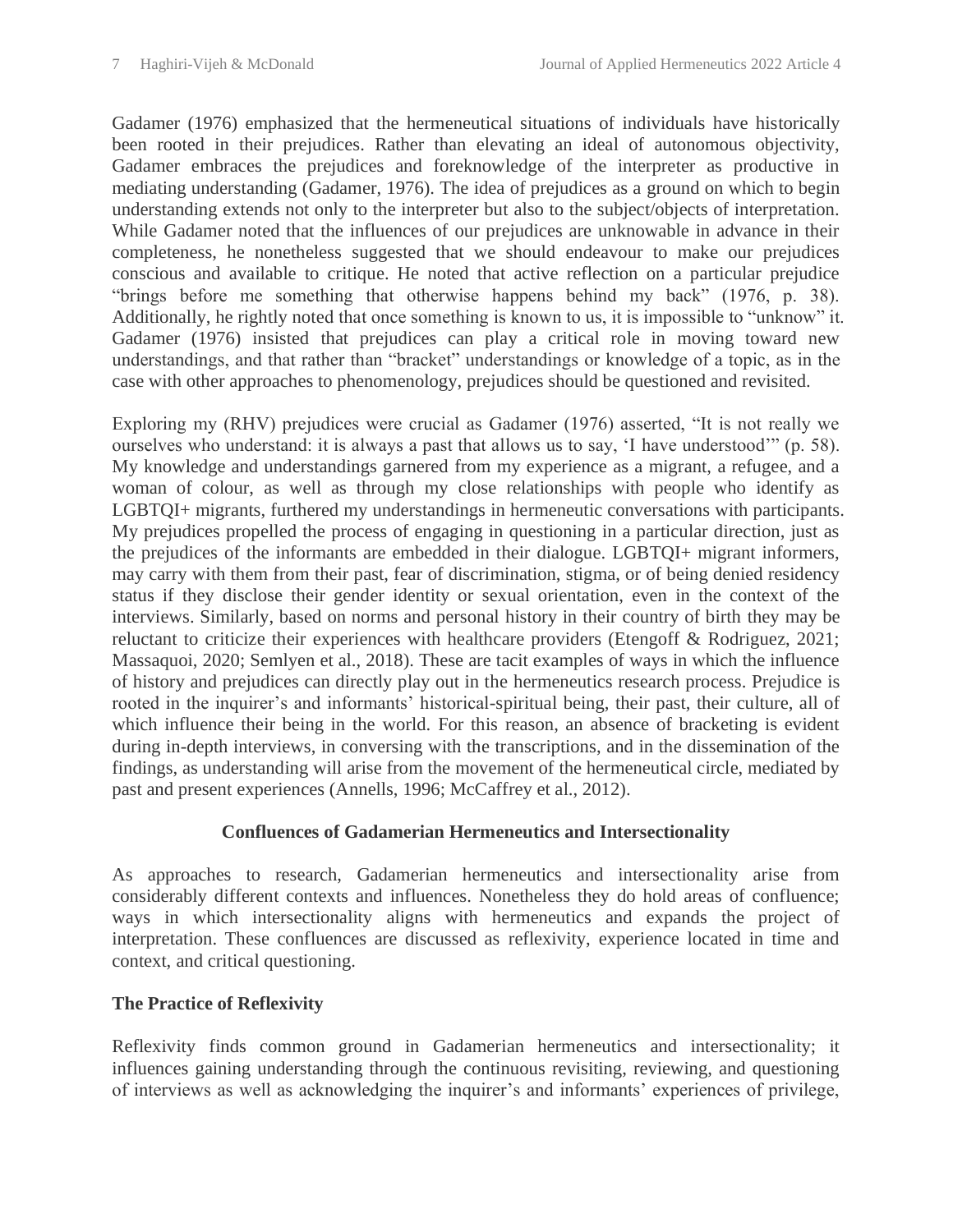strength, and oppression. Qualitative researchers, Sandelowski and Barroso (2002), explained the introspective process of reflexivity: "Reflexivity implies the ability to reflect inward toward oneself as an inquirer; outward to the cultural, historical, linguistic, political, and other forces that shape everything about inquiry; and, in between researcher and participant to the social interaction they share" (p. 222). Clearly this understanding of reflexivity aligns with Gadamer's discussion of the process of bringing to consciousness the prejudices and previous understandings of the inquirer that influence the hermeneutic process. Reflexivity in conversing with the data starts from the beginning when conceptualizing the research and continues throughout every stage (Moules et al., 2015; Ryan, 2005). Similarly, intersectional scholars consider their own social position, role, and power when applying an intersectional interpretation to interviews. In fact, this reflexivity starts before setting priorities and directions in research, policy, and activism (Collins, 2019).

Reflexivity was at play in creating a safe environment for the LGBTQI+ migrant informants by choosing to share some of my (RHV) experiences during interviews. I experienced discrimination as a woman and a Baha'i in my country of birth, as a non-status refugee in a transition country, as a new migrant to Canada, and as a racial minority working in the nursing profession. Cautiously allowing myself to be vulnerable led the informants to develop trust on the basis of some of our shared experiences, and this allowed me to delve more deeply into their experiences with healthcare professionals in Canada. Thus, the inquirer can reflexively engender a safe environment during the interview to encourage a flow of conversation about the informant's unique experiences.

Using intersectionality as an analytical lens, the inquirer reflexively looks specifically for the individual oppressive experiences with healthcare during the interpretive process (Hankivsky & Jordan-Zachery, 2019b; Moules et al., 2015). The inquirer also searches beyond individual experiences and considers how dominant normative ideologies and structural policies shape those experiences (Collins et al., 2021; Lee, 2019, 2021). Hankivsky and Cormier (2019) stated that there is a scarcity of research methodologies that examine the operations of power on individual experiences. Utilizing Gadamerian hermeneutics with intersectionality as an analytical lens address some of these challenges by attending to social contexts as well as institutional and interpersonal power dynamics that surround and shape experiences.

# **Experience Located in Time and Context**

Intersectional and Gadamerian hermeneutics approaches share the view that experiences are shaped by context and time (Bradbury-Jones et al., 2011). As discussed at length earlier in the paper, from a hermeneutic perspective, the lives of the inquirer and informants are understood as constituted within historicity, that is, within particular temporal and contextual realities. These realities deeply influence our understanding of experience. Scholars of intersectionality maintain that social inequities are based on context and are the result of particular oppressive social and institutional structures and policies (Collins, 1993, 2019b; Collins & Bilge, 2016; Crenshaw, 1991; Hankivsky, 2014; Heise et al., 2019). Engaging with the lens of intersectionality to understand the experiences of LGBTQI+ migrants, the inquirer converses with informants about their experiences and the contextual influences in their lives as well as interprets these conversations with a view to the temporal and historical context of the social and institutional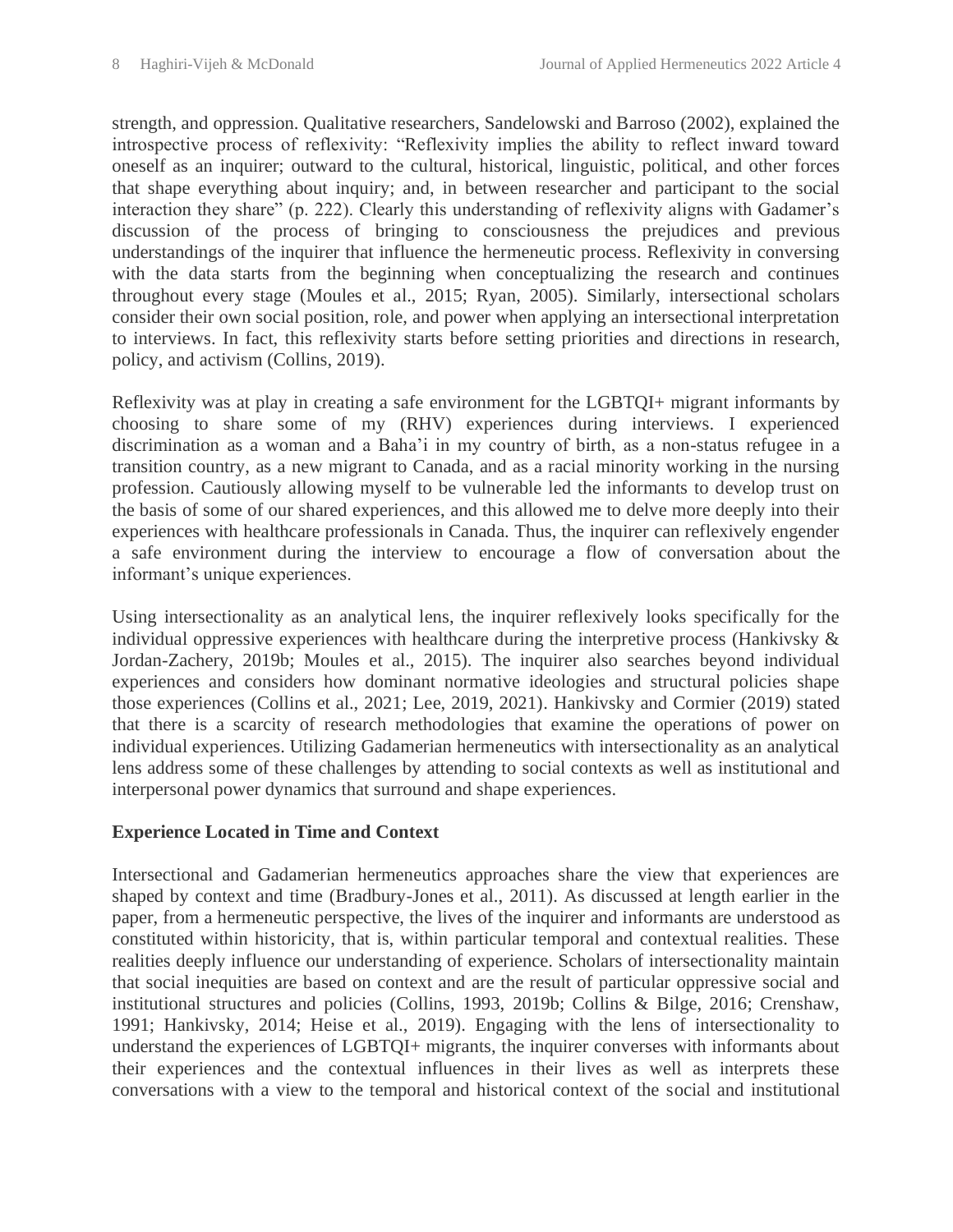structures at play (Burnett, 2019; Collins & Bilge, 2016). In highlighting the impact of time and context in the positioning of LGBTQI+ migrants, both intersectionality and Gadamerian hermeneutics pave the way for critical questioning and are integral to conversing with informants.

# **Critical Questioning**

While both hermeneutics and intersectionality engage the language of critical questioning, the meaning of the term is somewhat different for each. The approaches are however compatible, and the lens of intersectionality can again be seen to extend the hermeneutic interpretation. In hermeneutics, critical questioning has been referred to as asking difficult questions and being open to questions that challenge pre-existing assumptions (de Witt & Ploeg, 2006). The hermeneutic conversation in which critical questioning takes place focuses not only on questions of the informants' experiences but investigates the subject matter *along* with the informants. Such a hermeneutic conversation leads to a hermeneutic circle in which the whole and the parts of the topic spiral in an iterative and continuous format (Moules et al., 2015). As discussed earlier, the inquirer continues to converse with the interview transcriptions during analysis, in relation to the topic, and then the specific informant's experiences by reading and re-reading the interviews iteratively while searching for similarities, differences, what stands out, what is provoking, and even what calls current understandings into question (Moules et al., 2015). The inquirer opens themself up and listens to what is being said and unsaid — even confronting viewpoints which may be hard to hear and observe (Moules et al., 2015). It is through engagement with others that individuals may become aware of their own assumptions. In meaningful readings of texts, the inquirer questions and is questioned by the text itself. Imagination needs to be rooted in the art of questioning, to see beyond what is presented during interviews and when conversing with the transcriptions. A perfect analysis is not expected (Gadamer, 2007d), but an understanding occurs through detailed, dedicated, and careful interpretation of various factors shaped by the history of each individual (Jardine, 1992) and brought into being through a process of critical questioning.

Engaging intersectionality as an analytic focus deepens the Gadamerian understanding of the experiences of LGBTQI+ migrants by being critically attentive to the intersections of various systems of power illuminated during in-depth individual interviews and when conversing with the transcriptions (Bright, 2015; Davidson, 2016). For example, it is evident in the literature that LGBTQI+ migrants' experiences are situated in various intersecting systems of oppression and discrimination based on the identities of race, ethnicity, SOGIE, religion, migration, class, language, dis/ability, and mental health diagnosis (Altay et al., 2021; Brennan et al., 2013; Cisneros, 2018; Collins et al., 2021; Etengoff & Rodriguez, 2021; Lee & Brotman, 2013; Semlyen et al., 2018). Collins and Bilge (2016) noted that critical questioning is an integral skill that scholars using an intersectional lens require and asserted, "[critical questioning] is a way of critically analyzing the world by asking tough questions, problem solving, and critical thinking" (p. 162). Critical questioning as an approach within intersectionality and Gadamerian hermeneutics elucidates that the scientific method cannot answer all the questions (Gadamer, 2000). In a discussion of "natural situations" in science, Gadamer (1976) pointed to the reality that what is socially contextualized as natural, normal, and we add "straight" for a community now may readily differ in another time or context. Following the explanation of the confluences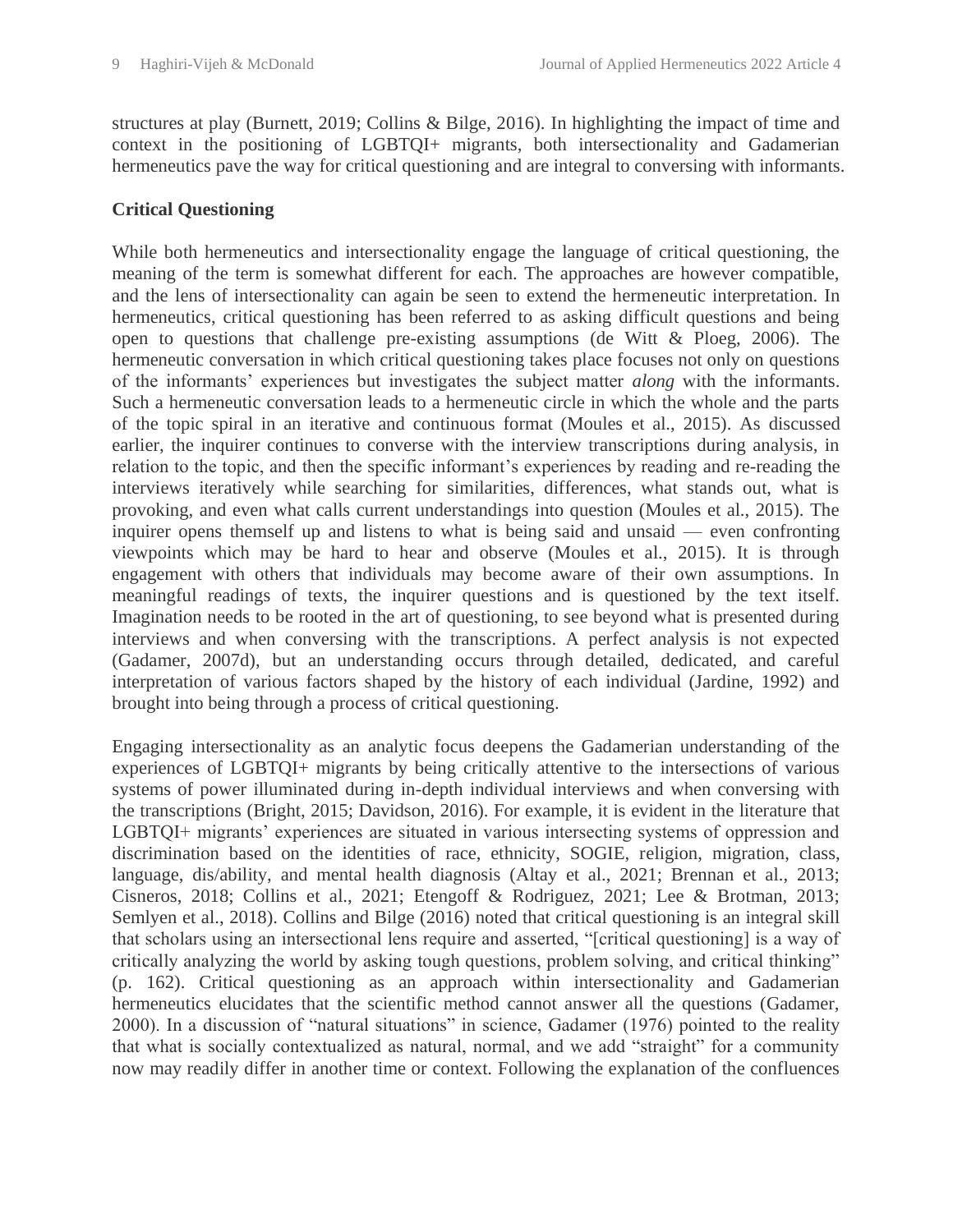of Gadamerian hermeneutics and intersectionality, potential tensions between the two are explored.

### **Theoretical Tensions of Gadamerian Hermeneutics and Intersectionality**

Intersectionality and Gadamerian hermeneutics' areas of potential tensions are their historical origins and aims to address the struggle of marginalized people. First, hermeneutics was developed by privileged white European men. Conversely, early intersectional writing and activism focused on Black women's vulnerabilities, oppressions, and experiences of violence (Crenshaw, 1989, 1991). Hankivsky and Jordan-Zachery (2019a) stated that oppressive and dominant policies have been created and enforced by well-educated white men's worldviews and values. However, the production of knowledge through research is not static (Gadamer & Moore, 2020), and intersectionality has advanced thinking by bringing SOGIE and other inequities to the forefront (Clark & Saleh, 2019; Kassam et al., 2020). Scholars of intersectionality do not dismiss white European men's theoretical work based on their gender, race, or ethnicity (Cho et al., 2013); rather, the inquirer learns from past epistemology to step towards praxis. In addition to historical origins, another area of tension between Gadamerian hermeneutics and intersectionality is the intention of the work regarding disenfranchised or marginalized people.

Intersectionality as an analytical lens has two aims that, in a perfunctory sense, may seem to be in tension with Gadamerian hermeneutics. These two aims, according to Collins and Bilge, (2016) are the following: "(1) an approach to understanding human life and behavior rooted in the experiences and struggles of disenfranchised people; and (2) an important lens linking theory with practice that can aid in [the] empowerment of communities and individuals" (p. 36). These are points of contention because neither the "disenfranchised" nor "empowerment" are usually addressed in Gadamerian hermeneutics. However, although not explicitly stated, Gadamerian hermeneutics is seen by some to hold space for the inclusion of these aims and renders to the issues of "large power structures" (Gadamer & Moore, 2020, p. 4). First, Gadamer underscored the importance of looking for the unsaid in each conversation and raising the voices of those who have been silenced. Second, Gadamerian hermeneutics is focused on experiences through the continuous practice of reading between the lines and examining how context and time have shaped peoples' understanding (Gadamer, 2007b; Jardine, 1992). In particular, in the discussion of phronesis as practical knowledge in relation to sensus communis (common sense), Gadamer (1975a) asserted, "the philosophy of sound understanding, of good sense … contains the basis of a moral philosophy that really does justice to the life of society" (p. 39). Gadamer's later publications articulated concerns with global social issues and used dialogue as a praxis to engage in understanding one another rather than *othering* (Gadamer, 2007a; Johnson, 2000; Padgett, 2017). Had Gadamer been thinking or writing in the present-day historical context, he might have embraced a more explicit critique of power, race, SOGIE, and privilege (Gadamer & Moore, 2020).

#### **Conclusion: The End Game**

In line with Gadamer's (2007b) discussion of philosophical ethics and Collins et al.'s (2021) discourse on intersectionality, understanding moves the research endeavour towards practice and policy revision. In a document titled "Intersectionality 101," Hankivsky (2014) provided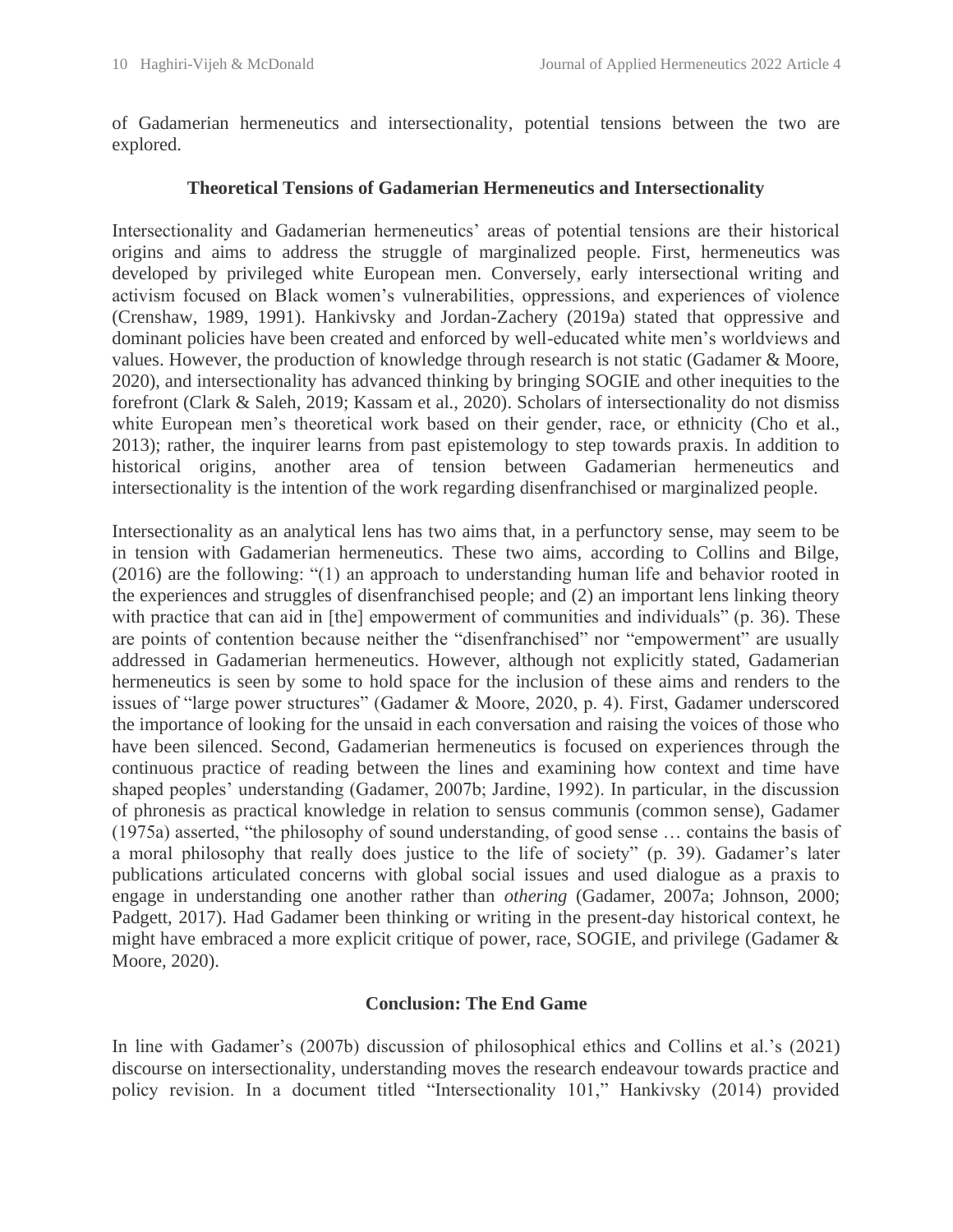practical suggestions for inquirers, policymakers, activists, and educators to integrate intersectional theory to address oppressive taken-for-granted discourses. Manuel (2019) emphasized that employing intersectional theory is not only about what is "good to know" (p. 32) but more importantly requires integration into public policies. Manuel argued that policy makers have been slow to integrate intersectional theory into healthcare practices. Intersectional theory is not only about the oppressed, when the oppressed can also be the oppressor (Collins, 2019a, 2019b). Inquirers using intersectionality also need to highlight the resistance, resilience, and strength in marginalized communities (Hankivsky, 2014; Jordan-Zachery, 2019). Intersectionality is an avenue for the inquirer to be reflective about their own biases and prejudices, and strive to understand the informants' experiences of oppression, privilege, and strength (Massaquoi, 2020).

While Gadamerian hermeneutics is not always associated with praxis, Gadamer, drawing on Aristotle's philosophy of practical wisdom, does discuss the place for phronesis and the application of knowledge (Gadamer, 1981, 1996; Moules et al., 2015). Practical wisdom can be understood, for example, as the first-hand knowledge LGBTQI+ migrants gather from their experiences with healthcare professionals. As we come to understand these experiences, we have the opportunity to apply practical wisdom; to use understanding in a way that betters health policy and the education of healthcare professionals. According to Moules et al. (2015), Gadamerian hermeneutics calls for "achievement of some moral good. There is an ethical obligation in healthcare, in education, and in other practice disciplines that its practitioners be guided by an ethic of care" (p. 58). Adopted from Gadamer (2007b) and Hankivsky (2014), intersectionality extends understanding of the experiences of LGBTQI+ migrants beyond a singular focus on identity. This approach to research initiates a conversation about understanding unique experiences and delves into what healthcare professionals can do and learn, thereby helping to strengthen education, practice, and policy (Moules et al., 2015). The inquirer, applying intersectionality as an analytical lens, searches for macro, meso, and micro systems of power at play in relation to experiences of LGBTQI+ migrants. That is to say, the inquirer moves beyond understanding LGBTQI+ migrants' experiences to an end game that looks for issues of domination, exploitation, resistance, and agency including how these can inform education, practice, research, and policy.

Using intersectionality as an analytical lens with Gadamerian hermeneutics may enable an inquirer to understand that, for example, LGBTQI+ migrants' health is shaped by migration, mental health, dis/ability, SOGIE, and healthcare as well as structural systems, and these have positioned LGBTQI+ migrants in situations of perpetual institutional surveillance. Engaging with intersectionality as an analytical lens provides an opportunity to delve into untapped and taken-for-granted dominant policies and practices that have marginalized and oppressed individuals (Hankivsky & Jordan-Zachery, 2019a) and underserved populations. In this article, drawing on the philosophical underpinnings of Gadamerian hermeneutics and scholars in the field of intersectionality, the confluences between these two approaches was explored demonstrating the ways in which the hermeneutics project can benefit from an intersectional lens to further research focused on marginalized populations.

# **Acknowledgement**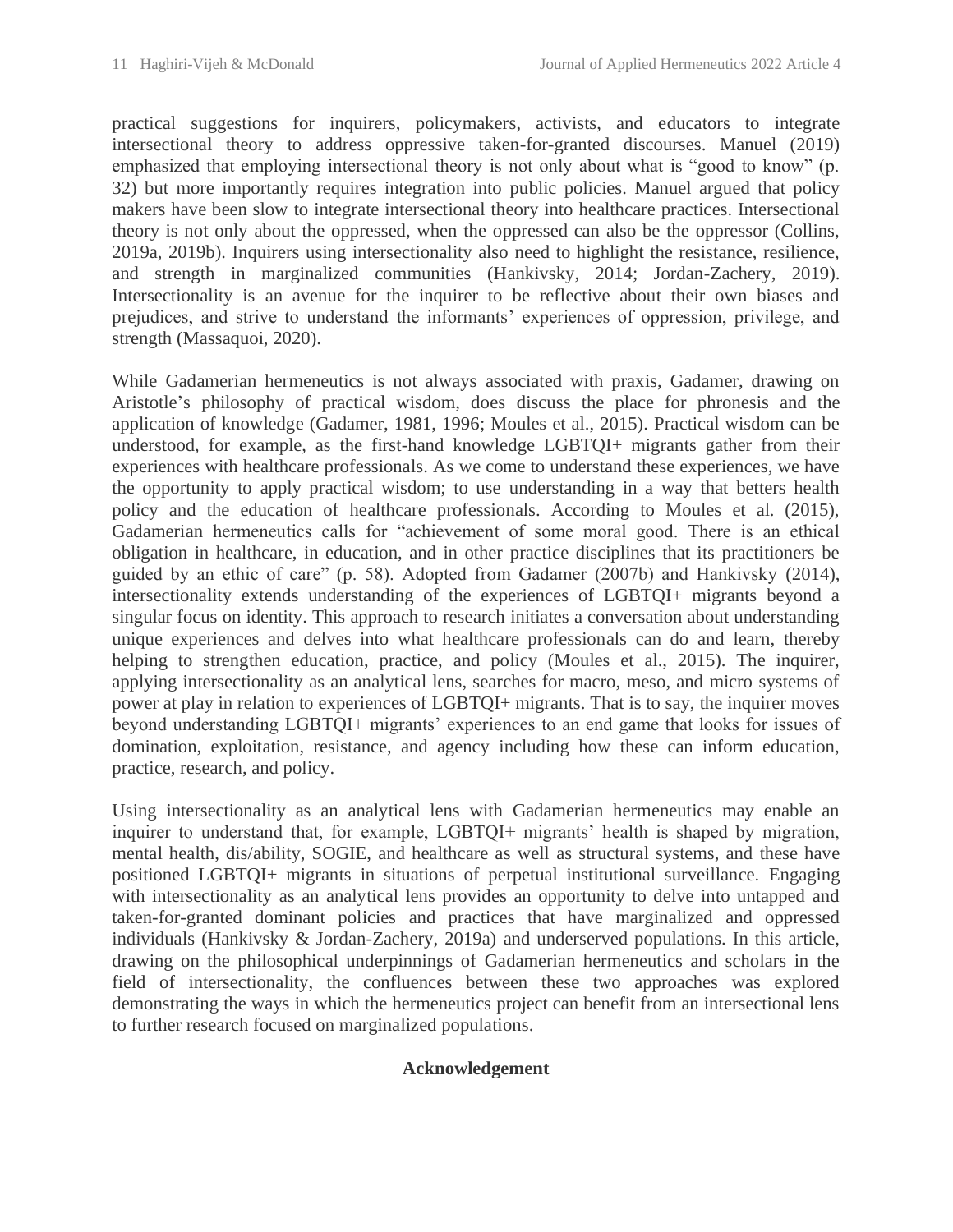We are thankful to LGBTQI+ migrants and nurses who participated in this research. Roya extends her utmost appreciation to her PhD committee (Dr. Carol McDonald, Dr. Nancy Clark, Dr. Judith MacDonnell, and Dr. Annalee Lepp) for their time and support in her intertwined formation of understanding hermeneutics and intersectionality, as well as encouraging her for moving forward in her doctoral research. Also, she acknowledges Centennial College and University of Victoria's Dorothy J. Kergin Endowmen Fund for their financial support. We are grateful to the journal reviewers for their insightful comments on this manuscript. Finally, Sarah Van Vugt provided copyediting and proofreading on this manuscript.

#### **References**

Abram, D. (1996). *The spell of the sensuous: Perception and language in a more-than-human world*. Random House.

Alessi, E.J., Kahn, S., Greenfield, B., Woolner, L., & Manning, D. (2020). A qualitative exploration of the integration experiences of LGBTQ refugees who fled from the Middle East,

North Africa, and Central and South Asia to Austria and the Netherlands. *Sexuality Research and Social Policy*, *17*(1), 13–26.<https://doi.org/10.1007/s13178-018-0364-7>

Altay, T., Yurdakul, G., & Korteweg, A.C. (2021). Crossing borders: The intersectional marginalisation of Bulgarian Muslim trans\*immigrant sex workers in Berlin. *Journal of Ethnic and Migration Studies*, *47*(9), 1922–1939.<https://doi.org/10.1080/1369183X.2020.1862646>

Annells, M. (1996). Hermeneutic phenomenology: Philosophical perspectives and current use in nursing research. *Journal of Advanced Nursing*, *23*(4), 705–713. [https://doi.org/10.1111/j.1365-](https://doi.org/10.1111/j.1365-2648.1996.tb00041.x) [2648.1996.tb00041.x](https://doi.org/10.1111/j.1365-2648.1996.tb00041.x)

Audi, R. (1999). *The Cambridge dictionary of philosophy* (2nd ed.). Cambridge University Press.

Bradbury-Jones, C., Sambrook, S., & Irvine, F. (2011). Empowerment and being valued: A phenomenological study of nursing students' experiences of clinical practice. *Nurse Education Today*, *31*(4), 368–372.<https://doi.org/10.1016/j.nedt.2010.07.008>

Brennan, D.J., Asakura, K., George, C., Newman, P.A., Giwa, S., Hart, T.A., Souleymanov, R., & Betancourt, G. (2013). "Never reflected anywhere": Body image among ethnoracialized gay and bisexual men. *Body Image*, *10*(3), 389–398.<https://doi.org/10.1016/j.bodyim.2013.03.006>

Bright, A. (2015). A critical hermeneutic analysis of presence in nursing practice. *Humanities*, *4*(4), 958–976.<https://doi.org/10.3390/h4040958>

Burnett, C.M. (2019). How intersectionality-based approaches to international development illuminate the plight of Palestine refugees. In O. Hankivsky & J.S. Jordan-Zachery (Eds.), *The Palgrave handbook of intersectionality in public policy* (pp. 547–561). Palgrave Macmillan.

Canada. Health Canada., & Bowen, S. (2001). *"Certain circumstances": Issues in equity in and responsiveness of the health care in Canada [a collection of papers and reports prepared for*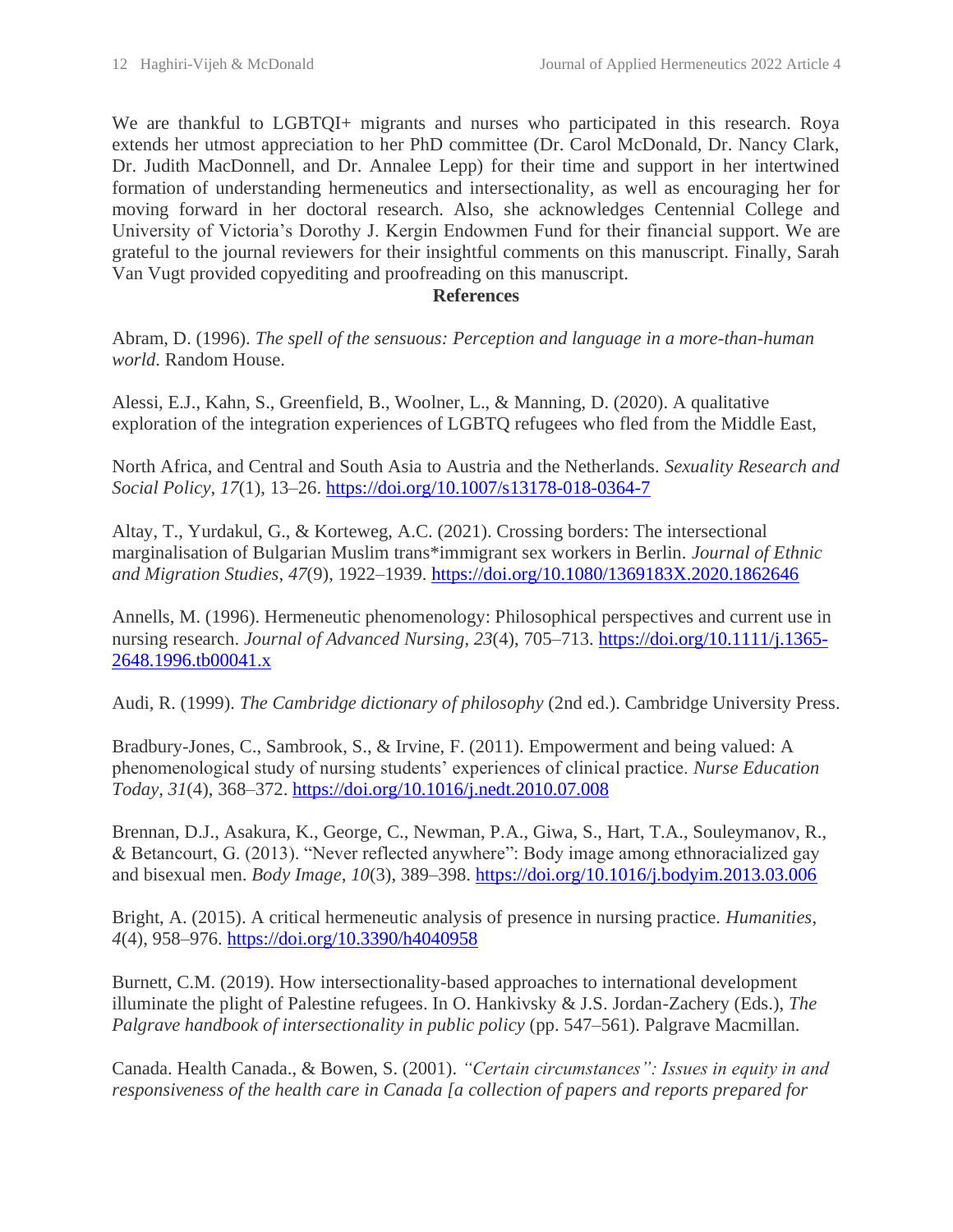*Health Canada.]*. Health Canada. [https://www.canada.ca/en/health-canada/services/health-care](https://www.canada.ca/en/health-canada/services/health-care-system/reports-publications/health-care-accessibility/certain-circumstances-issues-equity-responsiveness.html)[system/reports-publications/health-care-accessibility/certain-circumstances-issues-equity](https://www.canada.ca/en/health-canada/services/health-care-system/reports-publications/health-care-accessibility/certain-circumstances-issues-equity-responsiveness.html)[responsiveness.html](https://www.canada.ca/en/health-canada/services/health-care-system/reports-publications/health-care-accessibility/certain-circumstances-issues-equity-responsiveness.html)

Canadian Council for Refugees. (2010). *Talking About refugees and immigrants: A glossary Of terms*.<https://ccrweb.ca/sites/ccrweb.ca/files/static-files/eng/media/mediakit/glossary.pdf>

Cho, S., Crenshaw, K.W., & McCall, L. (2013). Toward a field of intersectionality studies: Theory, applications, and praxis. *Signs: Journal of Women in Culture and Society*, *38*(4), 785– 810. https://doi.org/10.1086/669608

Cisneros, J. (2018). Working with the complexity and refusing to simplify: Undocuqueer meaning making at the intersection of LGBTQ and immigrant rights discourses. *Journal of Homosexuality*, *65*(11), 1415–1434.<https://doi.org/10.1080/00918369.2017.1380988>

Clark, N., & Saleh, N. (2019). Applying critical race feminism and intersectionality to narrative inquiry: A point of resistance for Muslim nurses donning a hijab. *Advances in Nursing Science*, *00*(00), 1–16.<https://doi.org/10.1097/ANS.0000000000000267>

Clark, N., & Vissandjée, B. (2019). Exploring intersectionality as a policy tool for gender based policy analysis: Implications for language and health literacy as key determinants of integration. In O. Hankivsky & J.S. Jordan-Zackery (Eds.), *The Palgrave handbook of intersectionality in public policy* (pp. 603–623). Palgrave Macmillan.

Cohen, M.Z. (2000). Writing the proposal. In M.Z. Cohen, D.L. Kahn, & R.H. Steeves (Eds.), *Hermeneutic phenomenological research: A practical guide for nurse researchers* (pp. 1–12). Sage.

Cohen, M.Z., Kahn, D.L., & Steeves, R.H. (2000). *Hermeneutic phenomenological research: A practical guide for nurse researchers*. Sage.

Collins, P.H. (1993). Towards a new vision: Race, gender and class as categories of analysis and connection. *Social Class and Stratification: Classical Statements and Theoretical Debates*, *1*(1),  $25 - 45$ .

Collins, P.H. (2019a). *Intersectionality as critical social theory*. Duke University Press.

Collins, P. H. (2019b). The difference that power makes: Intersectionality and participatory democracy. In O. Hankivsky & J. S. Jordan-Zachery (Eds.), *The Palgrave handbook of intersectionality in public policy* (pp. 167–192). Palgrave Macmillan.

Collins, P.H., & Bilge, S. (2016). *Intersectionality*. Polity Press.

Collins, P.H., Cristina Gonzaga da Silva, E., Ergun, E., Furseth, I., Bond, K.D., & Martínez-Palacios, J. (2021). Intersectionality as a critical social theory: Critical exchange. *Contemporary Political Theory*, *20*, 690–725.<https://doi.org/10.1057/s41296>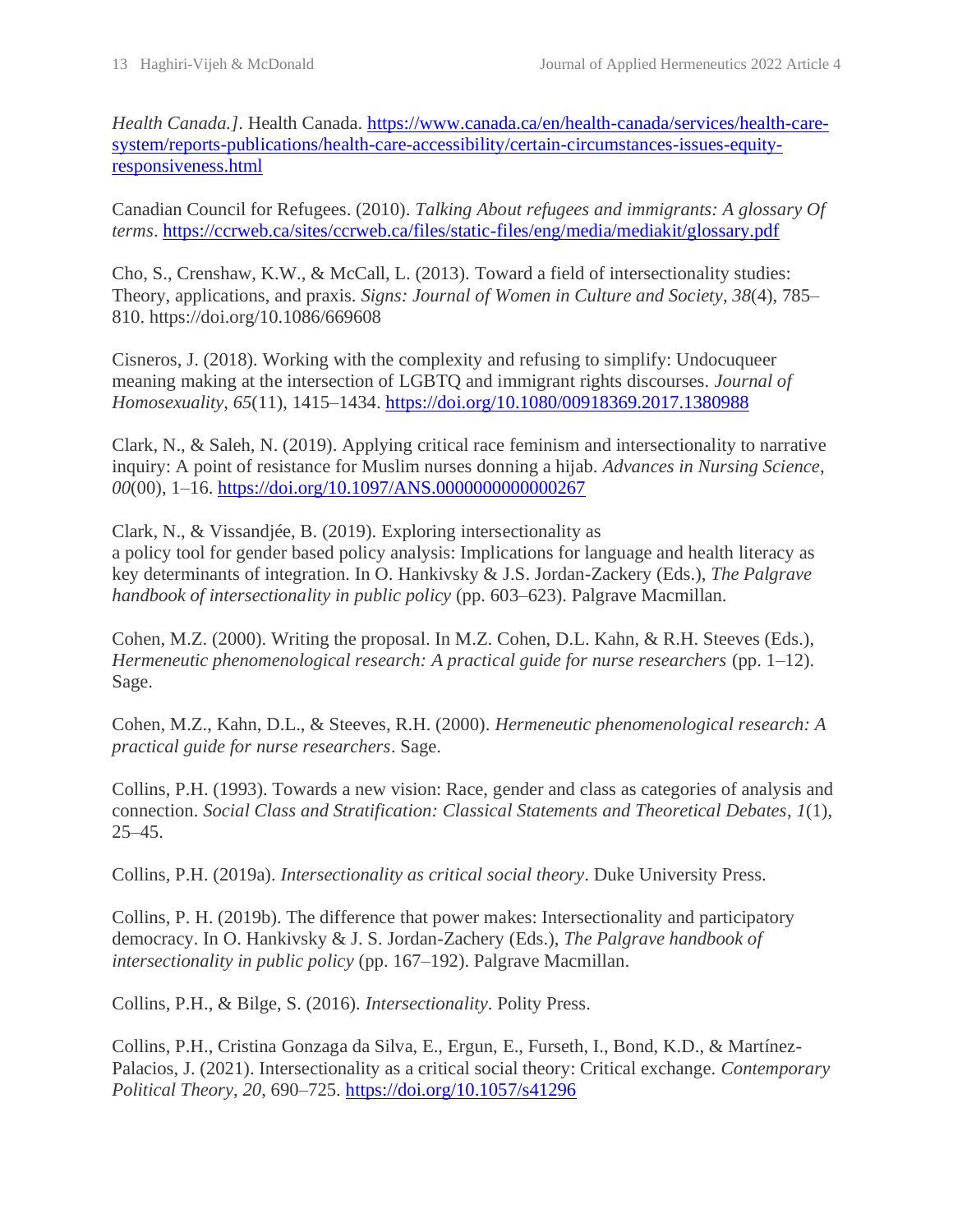Crenshaw, K.W. (1989). Demarginalizing the intersection of race and sex: A black feminist critique of antidiscrimination doctrine, feminist theory and antiracist politics. *University of Chicago Legal Forum*, *1989*(1), 139–167. [https://doi.org/10.1016/0011-9164\(90\)80039-E](https://doi.org/10.1016/0011-9164(90)80039-E)

Crenshaw, K.W. (1991). Mapping the margins: Intersectionality, identity politics, and violence against women of color. *Stanford Law Review*, *43*(6), 1241–1299. <https://doi.org/10.2307/1229039>

Crotty, M. (1998). *The foundations of social research: Meaning and perspective in the research process*. Sage.

Davidson, S. (2016). Intersectional hermeneutics. In S. Davidson & M.-A. Vallée (Eds.), *Hermeneutics and phenomenology in Paul Ricoeur: Between text and phenomenon* (pp. 159– 174). Springer International.

de Witt, L., & Ploeg, J. (2006). Critical appraisal of rigour in interpretive phenomenological nursing research. *Journal of Advanced Nursing*, *55*(2), 215–229. [https://doi.org/10.1111/j.1365-](https://doi.org/10.1111/j.1365-2648.2006.03898.x) [2648.2006.03898.x](https://doi.org/10.1111/j.1365-2648.2006.03898.x)

de Witt, L., Ploeg, J., & Black, M. (2010). Living alone with dementia: An interpretive phenomenological study with older women. *Journal of Advanced Nursing*, *66*(8), 1698. <https://doi.org/10.1111/j.1365-2648.2010.05295.x>

Dickman, N.E., & Chicas, R. (2021). Nursing is never neutral: Political determinants of health and systemic marginalization. *Nursing Inquiry*.<https://doi.org/10.1111/nin.12408>

Dowling, M., & Cooney, A. (2012). Research approaches related to phenomenology: Negotiating a complex landscape. *Nurse Researcher*, *20*(2), 21. <https://doi.org/10.7748/nr2012.11.20.2.21.c9440>

Etengoff, C.M., & Rodriguez, E.M. (2021). "I feel as if I'm lying to them": Exploring lesbian Muslims' experiences of rejection, support, and depression. *Journal of Homosexuality*, *68*(7), 1169–1195.<https://doi.org/10.1080/00918369.2021.1888586>

Fleming, V., Gaidys, U., & Robb, Y. (2003). Hermeneutic research in nursing: Developing a Gadamerian-based research method. *Nursing Inquiry*, *10*(2), 113–120. <https://doi.org/10.1046/j.1440-1800.2003.00163.x>

Fox, S. D., Griffin, R. H., & Pachankis, J. E. (2020). Minority stress, social integration, and the mental health needs of LGBTQ asylum seekers in North America. *Social Science and Medicine*, *246*.<https://doi.org/10.1016/j.socscimed.2019.112727>

Gadamer, H.-G. (1975a). Transcending the aesthetic dimension: The significance of humanist tradition for the human sciences. In J. Weinsheimer & D.G. Marshal (Eds.; rev. Trans.), *Truth and method*. Bloomsbury. Original work in 1960.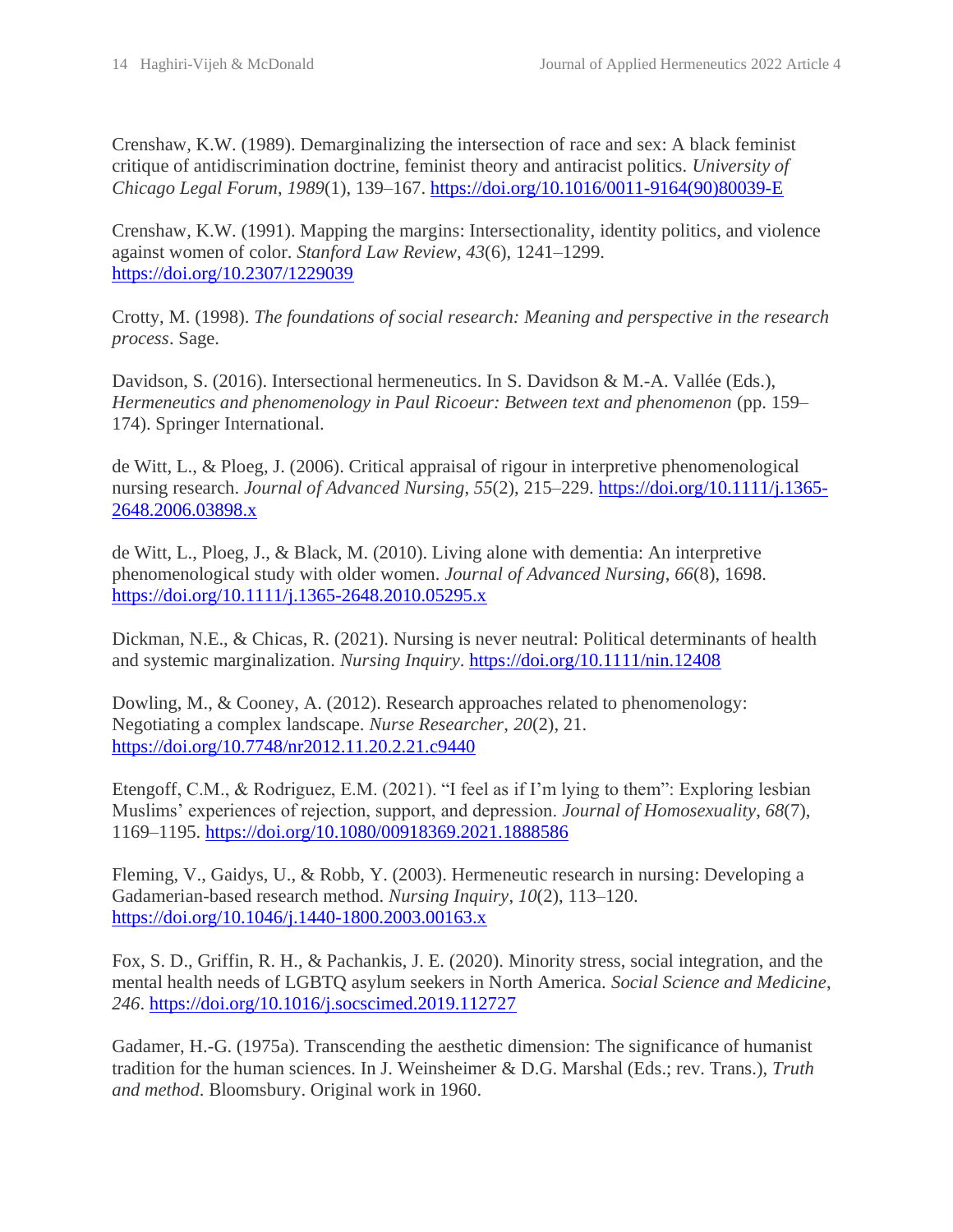Gadamer, H.-G. (1975b). *Truth and method*. The Seabury Press. Original work in 1960.

Gadamer, H.-G. (1976). *Philosophical hermeneutics* (D. E. Linge, Ed.; 30th ed.). University of California Press.

Gadamer, H.-G. (1981). *Truth and method* (2nd ed., pp. 268–336). Bloomsbury Academic. Original work in 1960.

Gadamer, H.-G. (1986). *The relevance of the beautiful*. Cambridge University Press.

Gadamer, H.-G. (1996). *The enigma of health*. Stanford University Press.

Gadamer, H.-G. (1998a). The play of art. In N. Walker (Trans.) & R. Bernasconi (Eds.), *The relevance of the beautiful and other essays*. Cambridge University Press.

Gadamer, H.-G. (1998b). *The relevance of the beautiful and other essays*. Cambridge University Press.

Gadamer, H.-G. (2000). Boundaries of language (Original work in 1985). In L.K. Schmidt (Ed. & Trans.), *Language and linquisticality in Gadamer's hermeneutics* (pp. 9–17). Lexington Books.

Gadamer, H.-G. (2007a). Gadamer hermeneutics as practical philosophy. In R.E. Palmer & F.G. Lawrence (Eds.), *The Gadamer reader: A Bouquet of the later writings* (pp. 227–245). Northwestern University Press.

Gadamer, H.-G. (2007b). On the possibility of a philosophical ethics. In R.E. Palmer (Ed.)  $& J.$ Weinsheimer (Trans.), *Gadamer reader: A bouquet of the later writings (Topics in historical philosophy)* (pp. 274–289). Northwestern University Press.

Gadamer, H.-G. (2007c). On the truth of the word. In R.E. Palmer (Ed.& Trans.), *Gadamer reader: A bouquet of the later writings (Topics in historical philosophy)* (pp. 132-155). Northwestern University Press.

Gadamer, H.-G. (2007d). The artwork in word and image - "So true, so full of being!" In R.E. Palmer (Ed. & Trans.), *Gadamer reader: A bouquet of the later writings (Topics in historical philosophy)* (pp. 192–224). Northwestern University Press.

Gadamer, H.-G., & Moore, I. A. [Translator]. (2020). Aufgaben der philosophie in der Gegenwart: RIAS-VORTrAG AM 9. Juni 1952 / Tasks of philosophy in the present age: Rias-Lecture, June 9, 1952. *Philosophy Today*, *64*(2), 477–491. <https://doi.org/10.5840/philtoday202055339>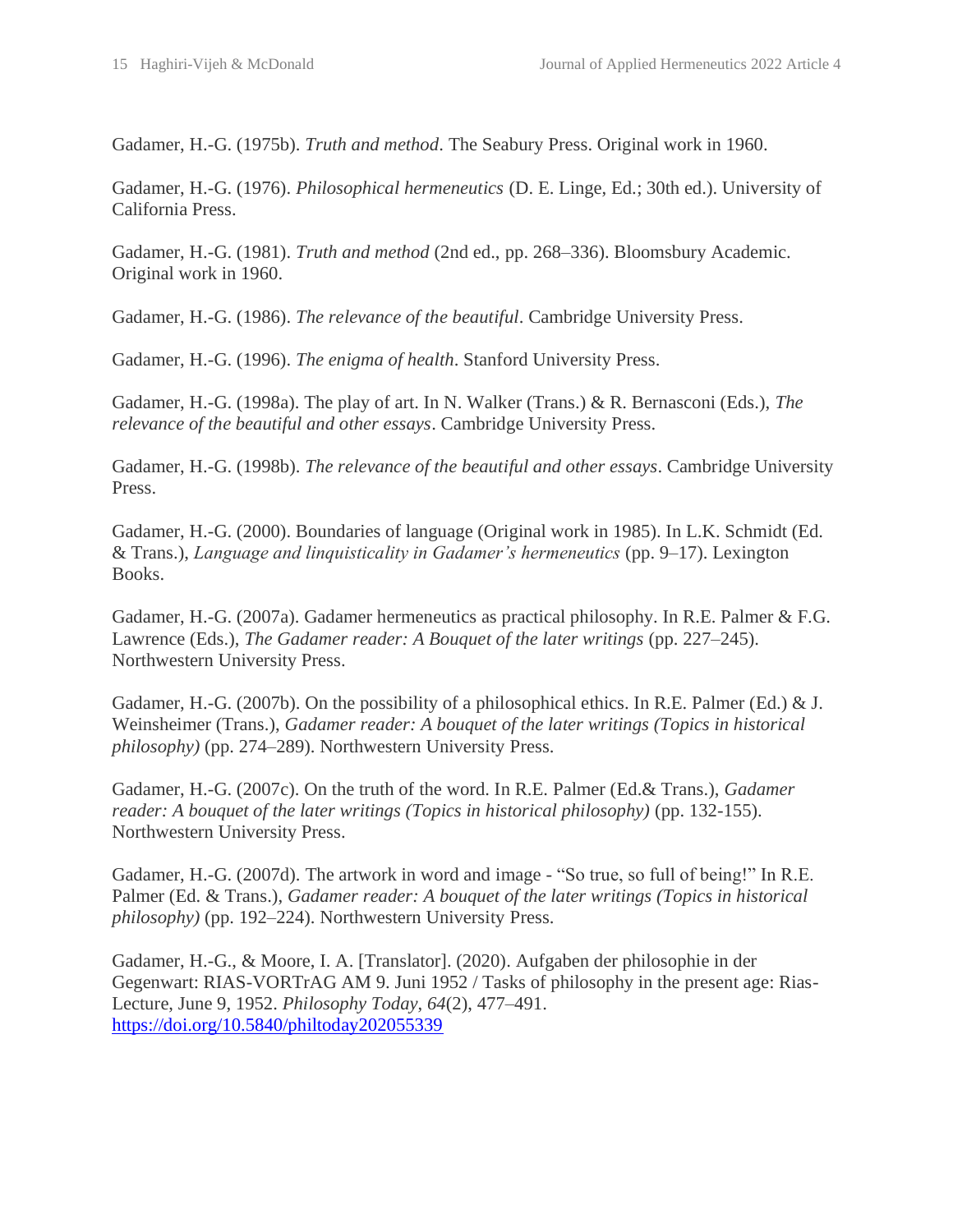Gadamer, H.-G., & Ricoeur, P. (1991). The conflict of interpretations: Debate with Hans-Georg Gadamer. In *A Ricoeur reader: Reflection and imagination* (pp. 216–241). University of Toronto Press. [http://ebookcentral.proquest.com/lib/gvsu/detail.action?docID=4669624.](http://ebookcentral.proquest.com/lib/gvsu/detail.action?docID=4669624)

Gupta, G.R., Oomman, N., Grown, C., Conn, K., Hawkes, S., Shawar, Y., Shiffman, J., Buse, K., Mehra, R., Bah, C., Heise, L., Greene, M., Weber, A., Heymann, J., Hay, K., Raj, A., Henry, S., Klugman, J., & Darmstadt, G. (2019). Gender equality and gender norms: Framing the opportunities for health. *Lancet*, *Fifth Series(19).* https://doi.org/10.1016/S0140-6736(19)30651- 8

Haghiri-Vijeh, R. (2022). *Experiences of LGBTQI+ migrants with nurses and other healthcare professionals in Canada*. Manuscript under review.

Hall, S., & Sajnani, R. (2015). *Mental health challenges for LGBT asylum seekers in Canada* (Issue 25). [https://www.rainbowhealthontario.ca/wp-content/uploads/2015/01/Envisioning-](https://www.rainbowhealthontario.ca/wp-content/uploads/2015/01/Envisioning-Mental-Health-Sheet.pdf)[Mental-Health-Sheet.pdf](https://www.rainbowhealthontario.ca/wp-content/uploads/2015/01/Envisioning-Mental-Health-Sheet.pdf)

Hancock, A.-M. (2019). Empirical intersectionality: A tale of two approaches. In O. Hankivsky & J.S. Jordan-Zachery (Eds.), *The Palgrave handbook of intersectionality in public policy* (pp. 95–132). Palgrave Macmillan.

Hankivsky, O. (2014). Intersectionality 101. In *Institute for Intersectionality Research and Policy* (Vol. 32, Issue special issue).<https://doi.org/10.1509/jppm.12.044>

Hankivsky, O., & de Leeuw, S. (2011). *Health inequities in Canada: Intersectional frameworks and practices*. UBC Press.

Hankivsky, O., Grace, D., Hunting, G., Giesbrecht, M., Fridkin, A., Rudrum, S., Ferlatte, O., & Clark, N. (2019). An intersectionality-based policy analysis framework: Critical reflections on a methodology for advancing equity. In O. Hankivsky & J. S. Jordan-Zachery (Eds.), *The Palgrave handbook of intersectionality in public policy* (pp. 133–166). Palgrave Macmillan.

Hankivsky, O., & Jordan-Zachery, J.S. (2019a). Introduction: Bringing intersectionality to public policy. In O. Hankivsky & J.S. Jordan-Zackery (Eds.), *The Palgrave handbook of intersectionality in public policy* (pp. 1–28). Palgrave Macmillan.

Hankivsky, O., & Jordan-Zachery, J.S. (Eds.). (2019b). *The Palgrave handbook of intersectionality in public policy*. Palgrave Macmillan. [https://doi.org/10.1007/978-3-319-98473-](https://doi.org/10.1007/978-3-319-98473-5) [5](https://doi.org/10.1007/978-3-319-98473-5)

Hay, K., McDougal, L., Percival, V., Henry, S., Klugman, J., Wurie, H., Raven, J., Fielding, F.S. R.M., Dey, A., Dehingia, N., Morgan, R., Atmavilas, Y., Saggurti, N., Yore, J., Blokhina, E., Huque, R., Barasa, E., Bhan, N., Kharel, C., … Raj, A. (2019). Disrupting gender norms in health systems: Making the case for change. *The Lancet*, *June (19).* https://doi.org/doi.org/10.1016/ S0140-6736(19)30648-8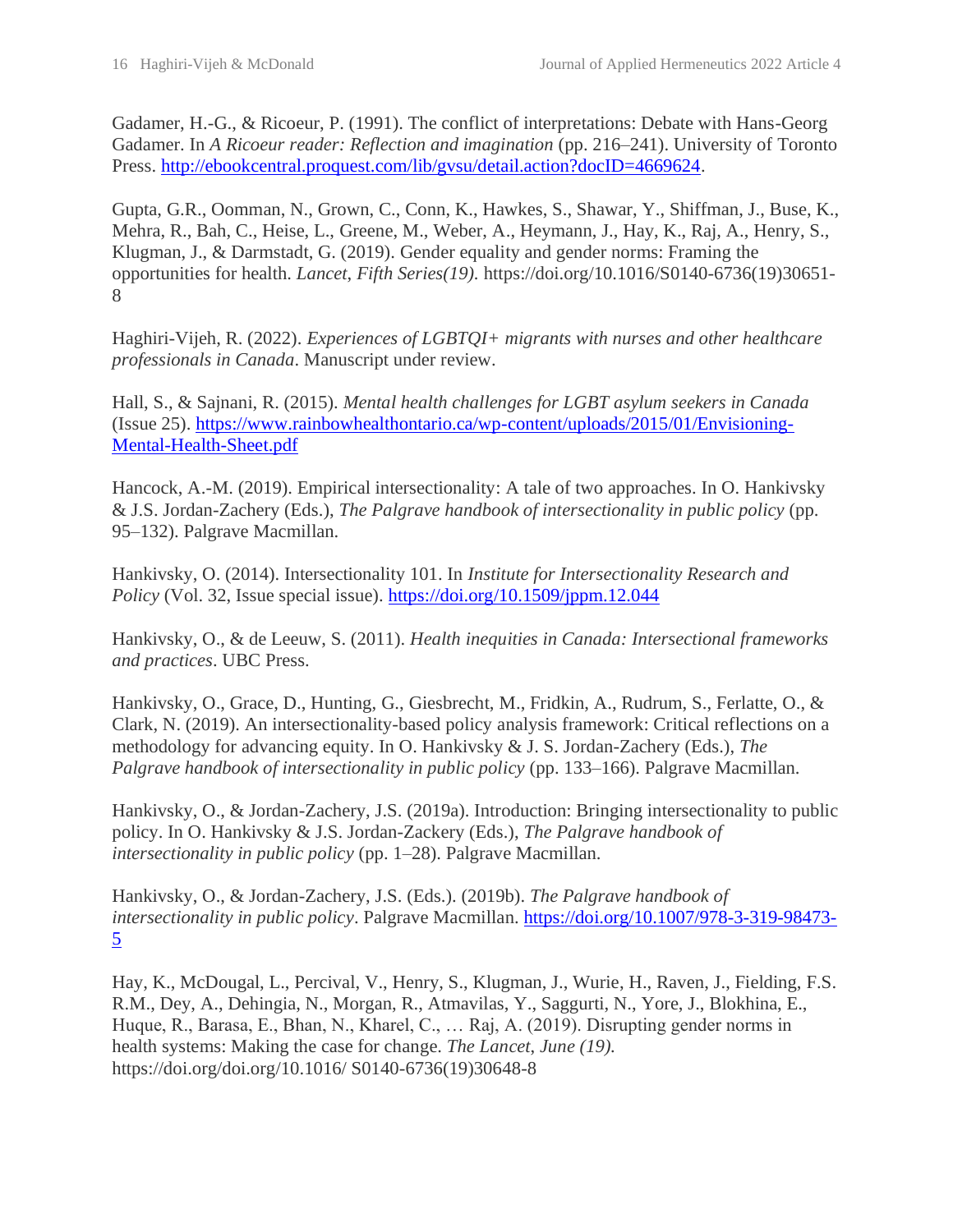Heise, L., Greene, M.E., Opper, N., Stavropoulou, M., Harper, C., Nascimento, M., Zewdie, D., Darmstadt, G.L., Greene, M.E., Hawkes, S., Heise, L., Henry, S., Heymann, J., Klugman, J., Levine, R., Raj, A., & Rao Gupta, G. (2019). Gender inequality and restrictive gender norms: Framing the challenges to health. *The Lancet*, *6736*(19), 1–15. [https://doi.org/10.1016/S0140-](https://doi.org/10.1016/S0140-6736(19)30652-X) [6736\(19\)30652-X](https://doi.org/10.1016/S0140-6736(19)30652-X)

Ho, K.H.M., Chiang, V.C.L., & Leung, D. (2017). Hermeneutic phenomenological analysis: The "possibility" beyond "actuality" in thematic analysis. *Journal of Advanced Nursing*, *73*(7), 1757– 1766.<https://doi.org/10.1111/jan.13255>

Jardine, D.W. (1992). *Chapter 10: "The fecundity of the individual case"; Considerations of the pedagogic heart of interpretive work*. *26*(I), 51–62. [https://doi.org/10.1111/j.1467-](https://doi.org/10.1111/j.1467-9752.1992.tb00264.x) [9752.1992.tb00264.x](https://doi.org/10.1111/j.1467-9752.1992.tb00264.x)

Johnson, P.A. (2000). *On Gadamer*. Wadsworth Philosophers Series/Thomas Learning. Jordan-Zachery, J. S. (2019). Reflecting on am I a black woman or a woman who is black? A few thoughts on the meaning of intersectionality. In O. Hankivsky & J. S. Jordan-Zachery (Eds.), *The Palgrave handbook of intersectionality in public policy* (pp. 59–67). Palgrave Macmillan.

Kahn, S., Alessi, E.J., Kim, H., Woolner, L., & Olivieri, C.J. (2018). Facilitating mental health support for LGBT forced migrants: A qualitative inquiry. *Journal of Counseling and Development*, *96*(3), 316–326.<https://doi.org/10.1002/jcad.12205>

Kassam, S., Marcellus, L., Clark, N., & O'Mahony, J. (2020). Applying intersectionality with constructive grounded theory as an innovative research approach for studying complex populations: Demonstrating congruency. *International Journal of Qualitative Methods*, *19*. <https://doi.org/10.1177/1609406919898921>

Koch, T. (1995). Interpretive approaches in nursing research: The influence of Husserl and Heidegger. *Journal of Advanced Nursing*, *21*(5), 827–836. [https://doi.org/10.1046/j.1365-](https://doi.org/10.1046/j.1365-2648.1995.21050827.x) [2648.1995.21050827.x](https://doi.org/10.1046/j.1365-2648.1995.21050827.x)

Kwok, C. (2021). *When worlds collide: An intersectional approach to understanding the relationship experiences of bisexual-identifying Asian men with same and different gender partners*.<https://doi.org/10.13023/etd.2021.221>

Lee, E.O.J. (2018). Tracing the coloniality of queer and trans migrations: Resituating heterocisnormative violence in the global south and encounters with migrant visa ineligibility to Canada. *Refuge*, *34*(1), 60–74. <https://doi.org/10.7202/1050855ar>

Lee, E.O.J. (2019). Responses to structural violence: The everyday ways in which queer and trans migrants with precarious status respond to and resist the Canadian immigration regime. *International Journal of Child, Youth and Family Studies*, *10*(1), 70–94. <https://doi.org/10.18357/ijcyfs101201918807>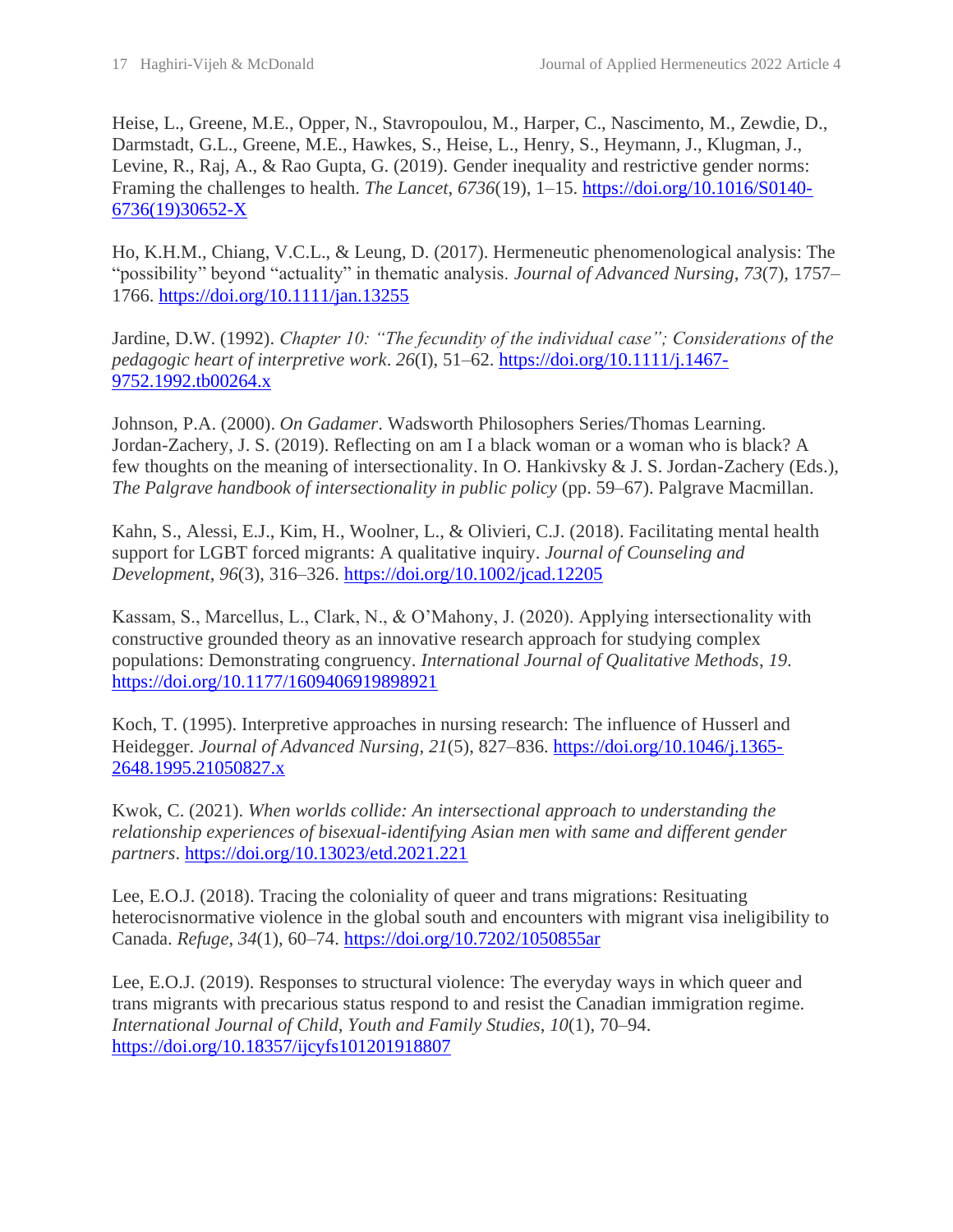Lee, E.O.J. (2021). Queer and trans migrants with precarious status living in Canada: Policies, ideologies, realities and practices. In B. Sethi, S. Guruge, & R. Csiernik (Eds.), *Understanding the refugee experience in the Canadian context* (pp. 87–99). Cambridge Scholars Publishing.

Lee, E.O.J., & Brotman, S. (2013). Speak out! Structural intersectionality and anti-oppressive practice with LGBTQ refugees in Canada. *Canadian Social Work Review*, *30*(2), 157–183. <http://www.jstor.org/stable/43486768>

Lopez, K.A., & Willis, D.G. (2004). Descriptive versus interpretive phenomenology: Their contributions to nursing knowledge. *Qualitative Health Research*, *14*(5), 726–735. <https://doi.org/10.1177/1049732304263638>

Manuel, T. (2019). How does one live the good life?: Assessing the state of intersectionality in public policy. In O. Hankivsky & J. S. Jordan-Zachery (Eds.), *The Palgrave handbook of intersectionality in public policy* (pp. 31–58). Palgrave Macmillan.

Massaquoi, N.M. (2020). *No place like home: African refugees and the making of a new Queer identity*.

[https://tspace.library.utoronto.ca/bitstream/1807/103314/3/Massaquoi\\_Notisha\\_202011\\_PhD\\_th](https://tspace.library.utoronto.ca/bitstream/1807/103314/3/Massaquoi_Notisha_202011_PhD_thesis.pdf) [esis.pdf](https://tspace.library.utoronto.ca/bitstream/1807/103314/3/Massaquoi_Notisha_202011_PhD_thesis.pdf)

McCaffrey, G., Raffin-Bouchal, S., & Moules, N.J. (2012). Hermeneutics as research approach: A reappraisal. *International Journal of Qualitative Methods*, *11*(3), 214–229. <https://doi.org/10.1177/160940691201100303>

McCall, L. (2005). The complexity of intersectionality. *Signs*, *30*(3), 1771–1800. <https://doi.org/10.1086/426800>

McDonald, C., McIntyre, M., & Merryfeather, L. (2011). Bringing ourselves into view: Disclosure as epistemological and ontological production of a lesbian subject. *Nursing Inquiry*, *18*(1), 50–54.<https://doi.org/10.1111/j.1440-1800.2010.00493.x>

Moules, N.J., McCaffrey, G., Field, J.C., & Laing, C.M. (2015). *Conducting hermeneutic research: From philosophy to practice.* Peter Lang.

Padgett, S.M. (2017). Practical discourse revisited: Hermeneutics at the intersection of philosophy and nursing. *Advances in Nursing Science*, *40*(1), 37–50. <https://doi.org/10.1097/ANS.0000000000000166>

Polit, D.F., & Beck, C.T. (2017). *Nursing research: Generating and assessing evidence for nursing practice* (10th ed.). Lippincott Williams & Wilkins.

Potter, P.A., Perry, A.G., Stockert, P.A., & Hall, A.M. (2019). *Canadian fundamentals of nursing* (B. J. Astle & W. Duggleby, Eds.; 6th ed.). Elsevier.